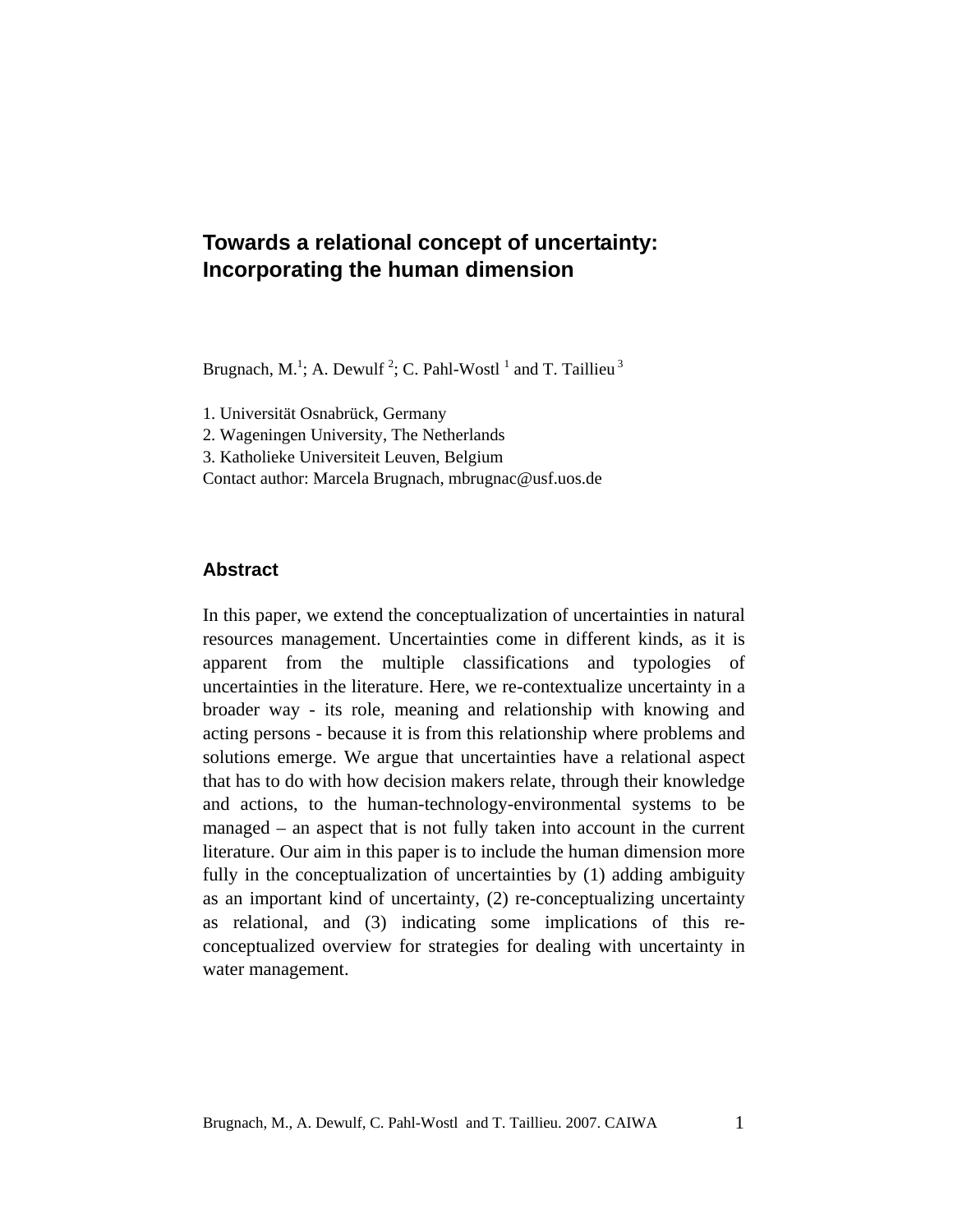## **1 Introduction**

During the last decades uncertainty has become a dominant subject in the natural resources management literature (Pahl-Wostl, 2007; Borchers, 2005). This led to a re-evaluation of the way in which natural systems are managed and stimulated a search for different solutions than only technical ones. Eliminating uncertainties by engineering a system and controlling it is no longer considered as the only or best option (Gleick, 2003). The increased awareness for system complexity and uncertainties promoted the development and application of approaches, such as adaptive management, which claim that in order to deal with uncertainties it is necessary to create flexible solutions that are able to adapt to unknown and changing conditions (Lee, 1999; Pahl-Wostl, 2007).

Assessing and handling uncertainties is an increasingly important issue in natural resources management, in several ways (Campolongo et al. 2000). That predictions or measurements are to be interpreted as plausible ranges of values rather than exact points has long been acknowledged in the natural resources management field. An important and more worrying insight originated in the field of complex systems modeling, where it appeared that small variations in initial values or boundary conditions for a model could drastically influence model predictions (Haefner,1996). Due to complex dynamics, some systems are even considered to be unpredictable over large time-spans, e.g. the weather system (Cillier, 1998).

However, uncertainties are not only associated with complex natural systems, and are not only relevant in the context of modeling, although a large part of the uncertainty literature focuses on these aspects. Uncertainties are also associated with the behavior of people, organizations and social systems, as has long been recognized in the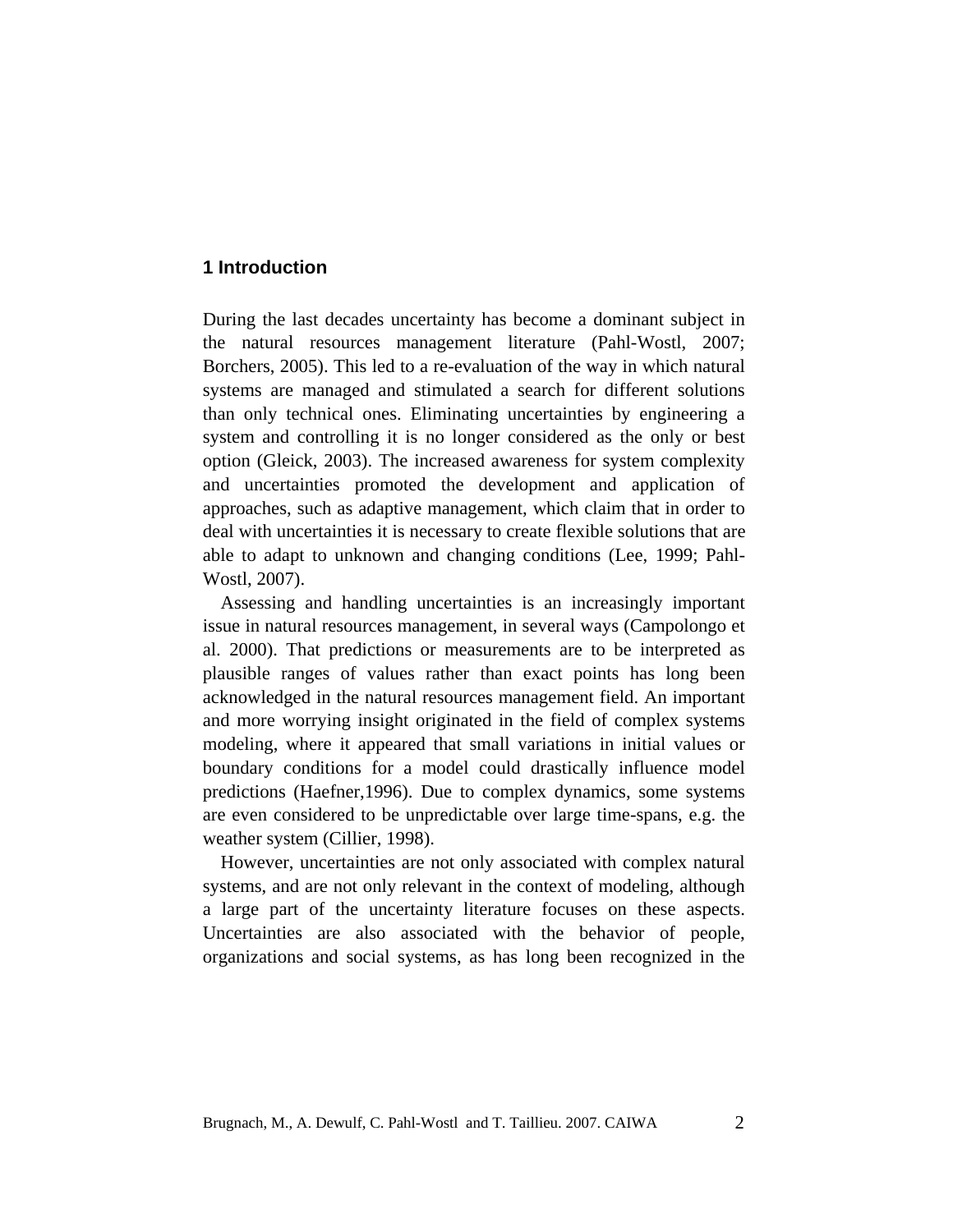social sciences. Emery and Trist (1965), for example, describe organizational fields where several organizations compete for resources and deliberately create uncertainties for each other through the strategies they devise. They identity "turbulent fields", where stakes are high and changes are quick and hard to predict. In general, reactions of individual persons, future socio-economic developments or the outcomes of political struggles are very hard to predict with any accuracy.

While this work has learned us a lot about the *limits* of our knowledge, we think it is important to add the *multiplicity* of our knowledge to the uncertainty discussion. In natural resource management, there are often large differences regarding how to understand the nature of the problems, which often go together with profound differences in experiences, disciplinary background, expectations or values at the individual and collective level (Bradshaw and Borchers, 2000). The work of Patt (2007) relates to this issue insofar that he highlights the importance of differentiating model-based uncertainty from uncertainty resulting from expert disagreement (in global climate change assessment panels), which he calls conflict-based uncertainty. In the last case, uncertainty has perhaps less to do with incomplete knowledge but with multiple valid views of frames about the nature of the problem. This kind of uncertainty we will refer to as *ambiguity* or the simultaneous presence of multiple equally valid frames of knowledge (Dewulf et al., 2005).

We focus on a knowing subject who is somehow affected by this uncertainty, in understanding a problem and reacting to it; mediating the translation of uncertainty into an action choice (e.g. in making a model, in assessing a situation or in making a water management decision, Pahl-Wostl, 2002). But there is more to it than an individual subjective understanding. By including ambiguity, we recognize that the meaning that is given to a situation does not uniquely depend on a single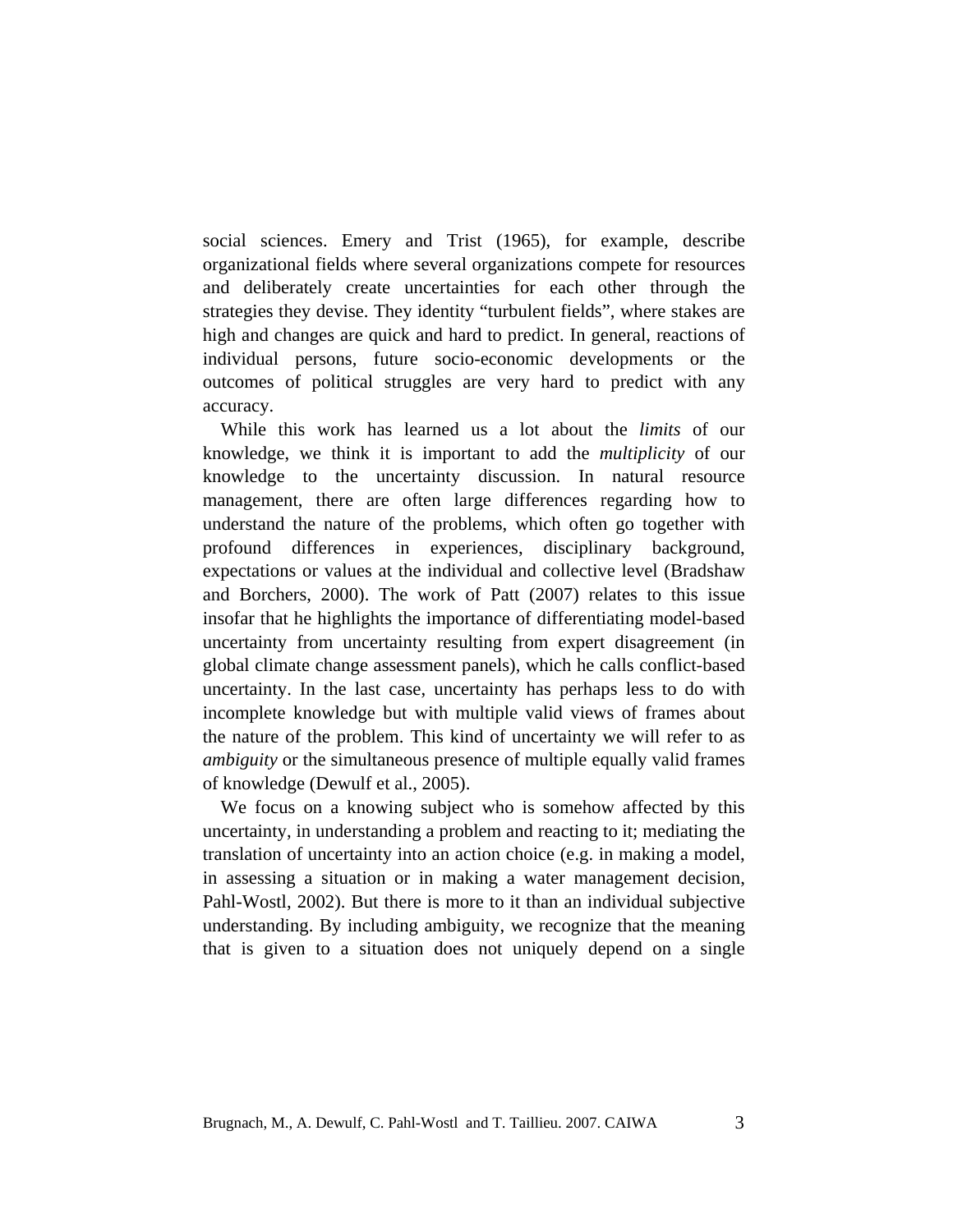individual, but it is shaped by the social context in which the subject is embedded, or the communities of practice in which he or she takes part (Wenger, 1998). Subjects are not isolated, but are part of a society, so any action choice is influencing and influenced by other subjects. Different subjects may hold different views about the same system, which not only influence the way in which problems are understood but the type of actions derived. As suggested by several authors (Pahl-Wostl, 2007; Duijn et al. 2003), being explicit about such diversity of views is important because it allows analyzing multiple views on the problem situation and discovering more innovative methods of actions than the ones that are usually considered within a single view on the problem.

In order to better incorporate the human experience and the multiplicity of knowledge into the conceptualization of uncertainty, we believe it is necessary to re-contextualize uncertainty in a broader way its role, meaning and relationship with knowing and acting people. In this paper, we draw on work in the management and organizational sciences on dealing with uncertainty, where a distinction between uncertainty and ambiguity is made (Weick, 1995; Daft & Lengel, 1984), to extend the conceptualization of uncertainties in natural resources management. We argue that uncertainties have a relational aspect that has to do with how decision makers relate, through their knowledge and actions, to the human-technology-environmental systems to be managed – an aspect that is not fully taken into account in the current literature. Our aim in this paper is to include the human dimension more fully in the conceptualization of uncertainties by (1) adding ambiguity as an important kind of uncertainty, (2) re-conceptualizing uncertainty as relational, and (3) indicating some implications of this reconceptualized overview for strategies for dealing with uncertainty in water management.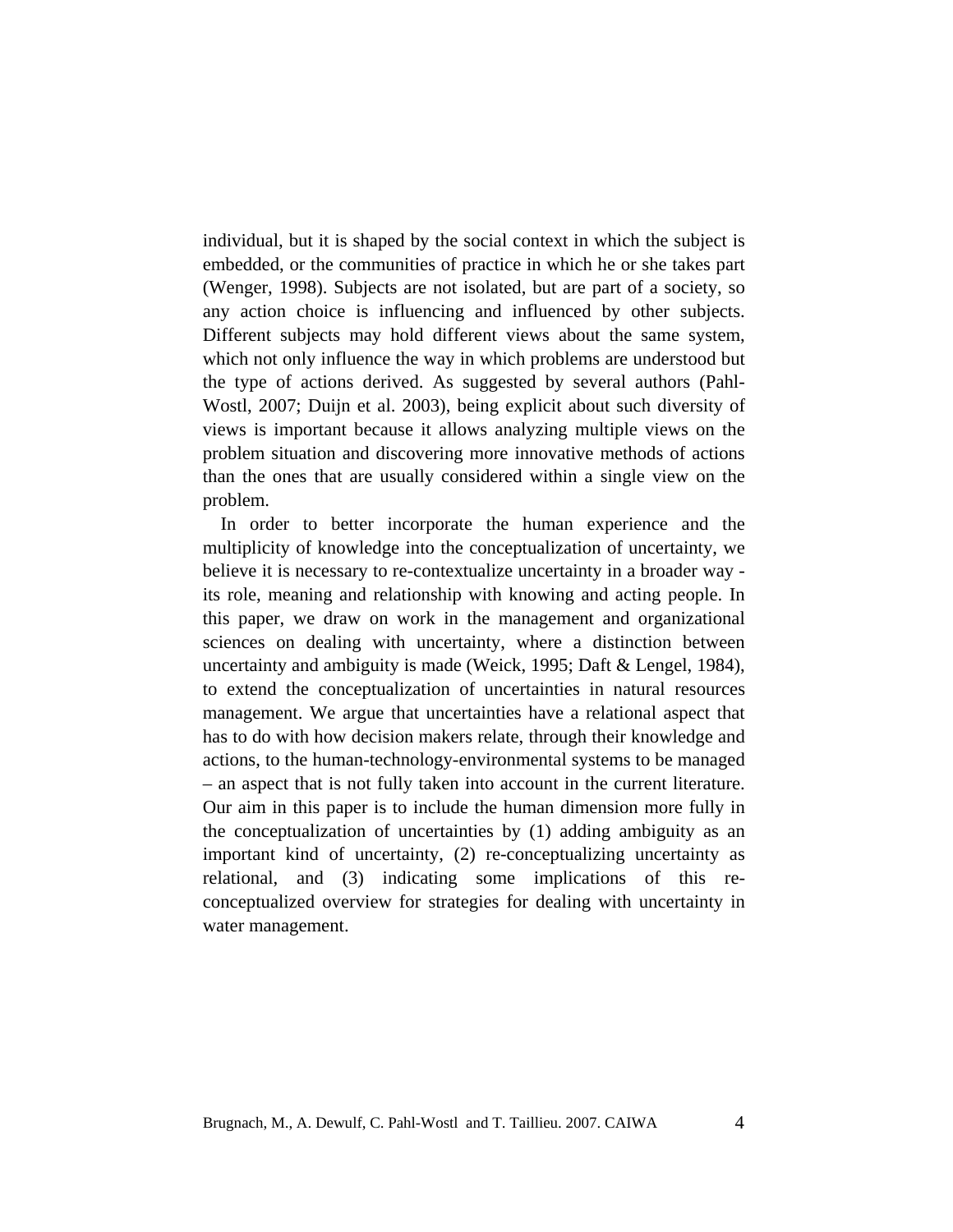We will first outline the conceptual basis for a relational understanding of uncertainty, and its implications for water management. We will support these ideas by identifying important dimensions of uncertainty which can be combined into a 9-cell typology of uncertainties. Finally, we lay out the implications of our analysis for identifying relevant strategies for dealing with different kinds of uncertainties.

# **2 Uncertainty and the role and importance of problem framing**

Developed in various domains and disciplines, uncertainty has been defined differently by different authors (see Walker et al. 2003 for a review). For example, Funtowicz and Ravetz (1990) describe uncertainty as a situation of inadequate information, of three kinds: inexactness, unreliability and border with ignorance. With a focus in modeling, for Zimmerman (2000) uncertainty is 'the situation in which a person does not dispose about information which quantitatively and qualitatively is appropriate to describe, prescribe or predict deterministically and numerically a system, its behavior or other characteristic'. Similarly, Walker et al. (2003), defines uncertainty as 'any departure from the unachievable ideal of complete determinism'. On the other hand, Klauer and Brown (2004) and Refsgaard et al. (2005) take a more subjective stance and consider uncertainty is 'the lack of confidence a person has about the specific outcome of an event or action.' Each of these definitions makes emphasis on different aspects of uncertainty, reflecting different views on the topic and implying different coping strategies. This is an important issue in adaptive management since different disciplines need to be brought together to find solution that are adequate from multiple perspectives.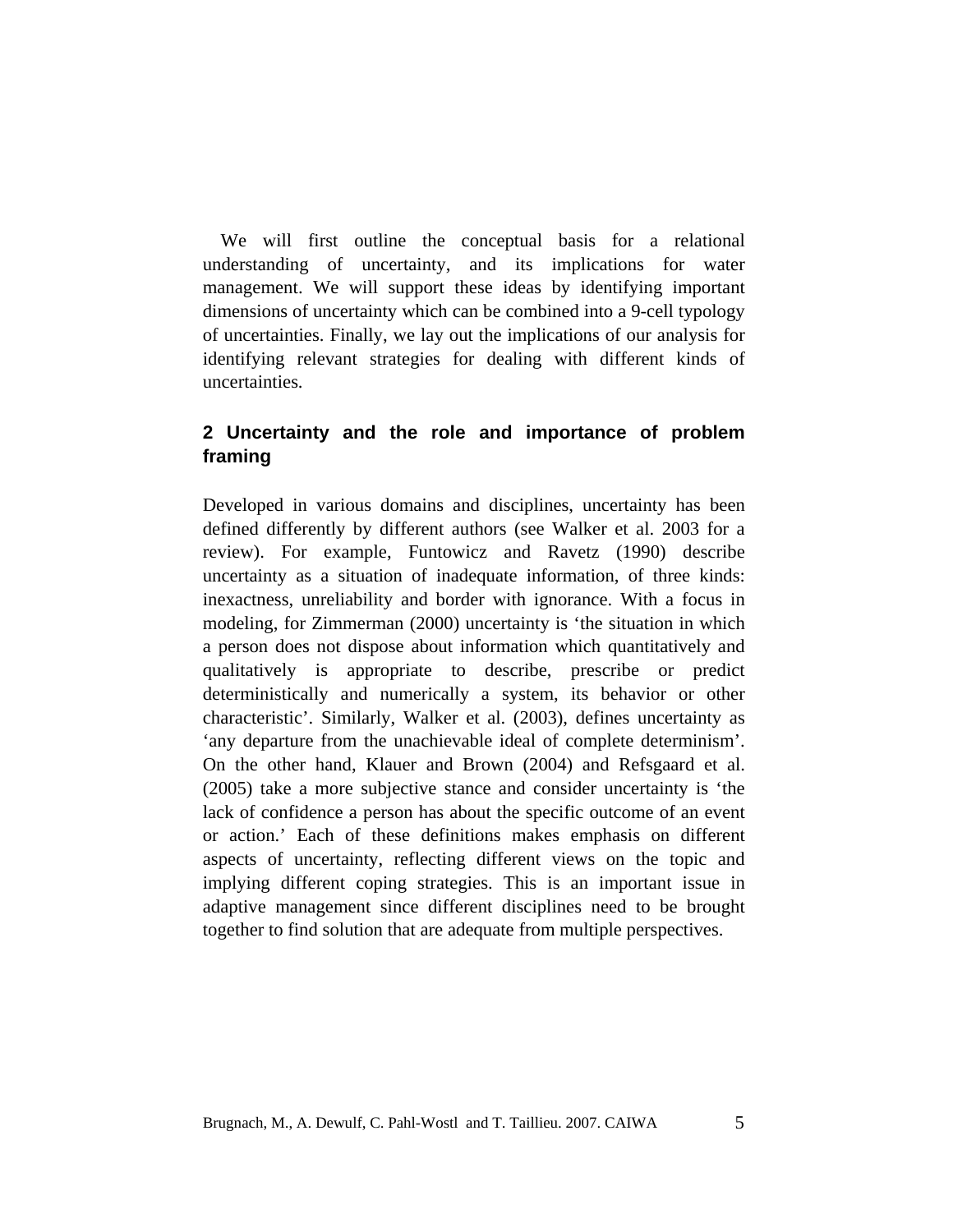Amid the discrepancies/variety in definitions, one thing upon which many authors agree is in the distinction between the ontological and epistemic nature of uncertainty. This distinction is important because it suggests different ways of addressing uncertainty (Walker et al 2003).Klauer and Brown (2004), Refgaards et al. (2005) and Walker et al (2003) refer to epistemic uncertainty, as the imperfection of knowledge about a system, and to variability uncertainty (ontological), as the inherent variability or unpredictability of the system. Similarly, van Asselt and Rotmans (2002) in their typology of sources of uncertainty, make the difference between variability uncertainty and limited knowledge. In this paper, we incorporate a third dimension in the nature of uncertainty, and refer to ambiguity as the simultaneous presence of multiple frames of reference about a certain phenomenon (Dewulf et al. 2005).

The concept of multiple frames tries to capture the difference between multiple but equally valid forms of knowledge, which results in ambiguity (Dewulf et al., 2005). Weick (1995) defined ambiguity not a as a lack of information, but as too many interpretation possibilities of a situation. For example, a situation of water shortage can be seen as a problem of 'insufficient water supply' for one actor, and one of 'excessive water consumption' for another one. Formulating a problem in a different way will elicit distinct preferences and point towards other solutions. In the first case technical solutions that help providing more water can be favored (e.g. building a dam). A decision maker in this situation will be concerned with knowing as best as possible, the amount of water available. In this context, uncertainties associated with this amount will be the most relevant. However, when the problem is framed as an excessive water consumption issue, other solutions can be favored, such as to change the way in which water is used and consumed (e.g. change land use). Here, other uncertainties become significant, such as those associated with how the society can react to a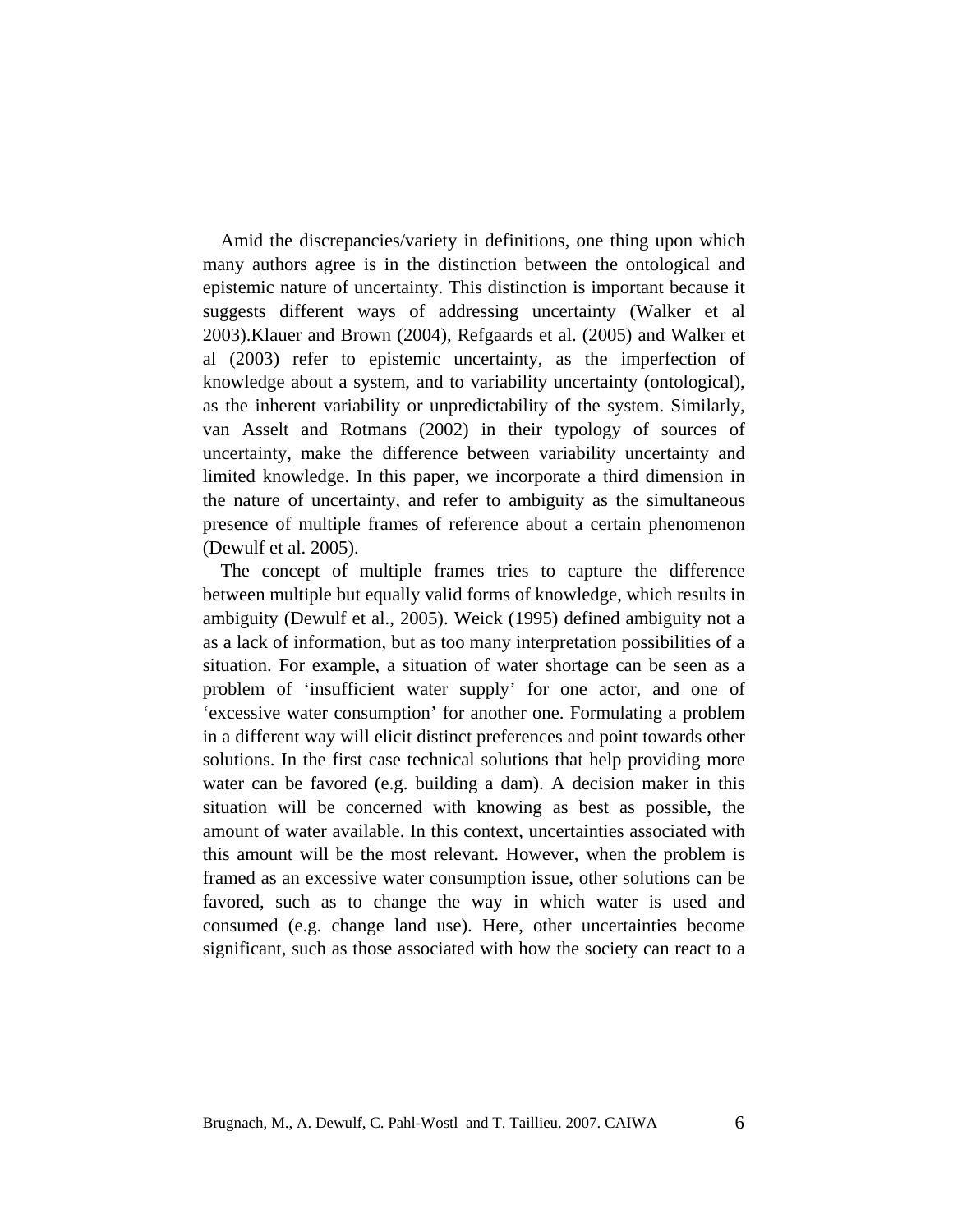diversification of crops or activities. However addressing the uncertainties within either or both of the problem frames will still not resolve the uncertainty resulting from the simultaneous presence of the two different but equally valid views or frames about on the water situation.

Hence, the relevant dimension for ambiguity is not the one from complete knowledge to complete ignorance, but something ranging from unanimous clarity to total confusion caused by too many people voicing different but still valid interpretations. Considering ambiguity as a different *nature* of uncertainty (rather than just another *source* of uncertainty) can also help to develop more useful strategies to deal with it. Rather than 'correcting' different frames until they are more similar (epistemic strategy) or accepting these frame differences as an unchangeable fact (ontological strategy), strategies can be developed that aim at negotiating a mutually acceptable view or at finding a workable relation between the different views and actors.

Including the ambiguity that arises from the simultaneous presence of multiple knowledge frames requires us to propose a new, broader definition of uncertainty for natural resources management. We suggest the following *"uncertainty refers to the situation in which a decision maker does not have a unique and complete understanding of the system to be managed".* 

# **3 Elements and conditions and for the occurrence of uncertainty**

Uncertainty is associated with the knowledge a decision maker has about the system managed. It manifests when an actor becomes aware that some kind of intervention or facilitation is needed in a system, while the actor does not have a unique and complete understanding of the system. For this to happen there must be an object of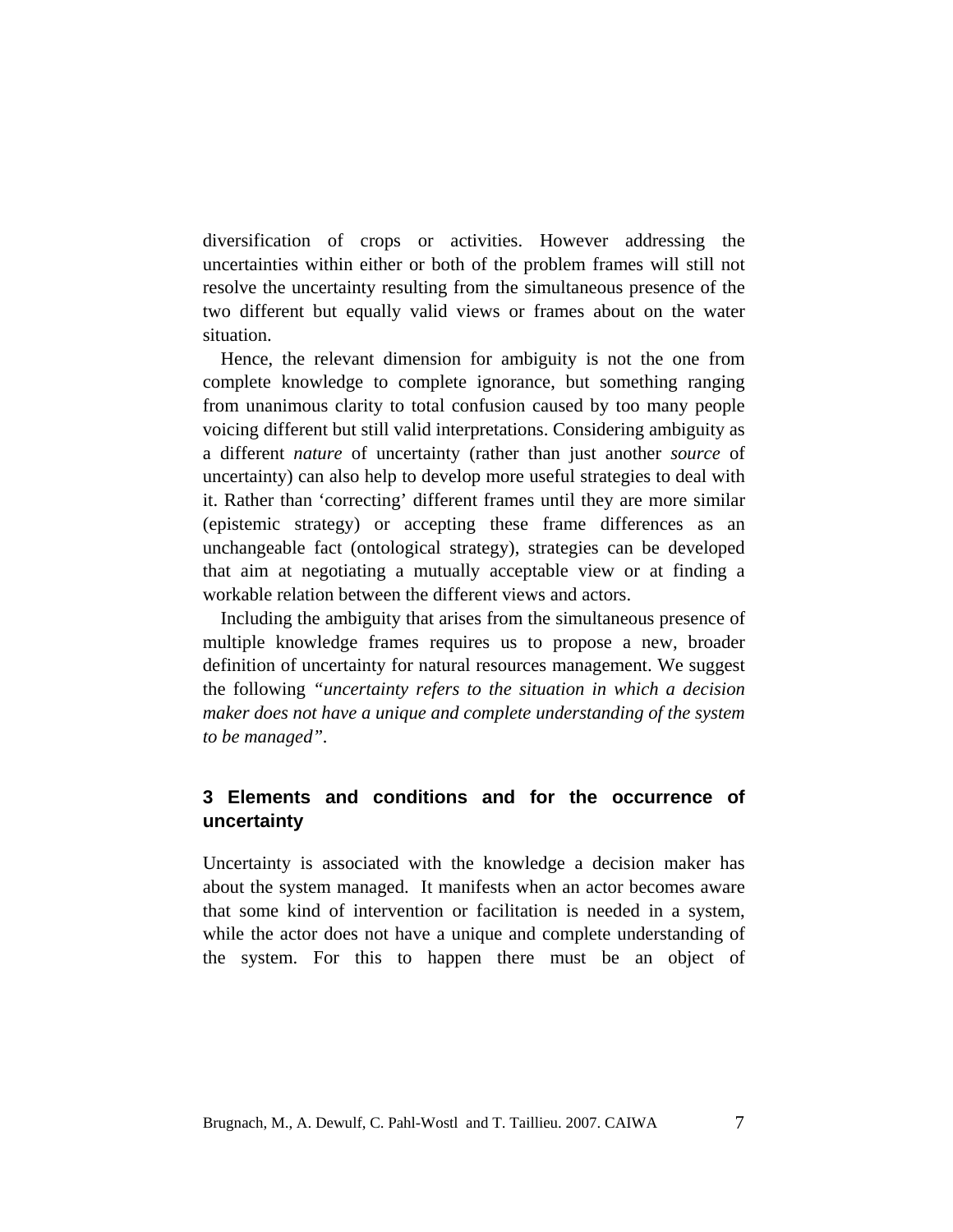perception/knowledge (e.g. the river system) and one or more knowing actors (e.g., decision maker) for whom that knowledge is relevant.

At some point in time, there is a change in how a knowledge situation is perceived. This change can be triggered by one or more causes, internal or external to the actors, and it should be persistent through time so it can be detected. The actors have to make sense of the new situation and to determine how to act. For example, a farmer can become aware of how their practices modify the natural landscape by the excessive consumption of water. She may want to change their practices based on how much water is considered to be safe to spend. However, there could be uncertainties about which is an appropriate quota of water. So, the farmer must make a decision considering she doesn't exactly know how much water she disposes.

Treating uncertainty as a relation requires three elements:

1. An object of knowledge;

2. Knowing actors;

3. A knowledge relationship established among the actor and the object

An actor establishes a relationship with the object that is unique in its meaning. Besides, an actor is not isolated, but embedded in a context of other actors to whom she interacts. These other actors relate with the object in their own way, giving different meaning to the situation and influencing each other. Making this explicit is important because alternative relationships can change the meaning of the problem and its solution.

## **3.1 Types of uncertain knowledge relationships**

Based on the distinction of uncertainty done by its nature, we identified three types of knowledge relationships: multiple knowledge frames, incomplete knowledge and unpredictability. Each of these relations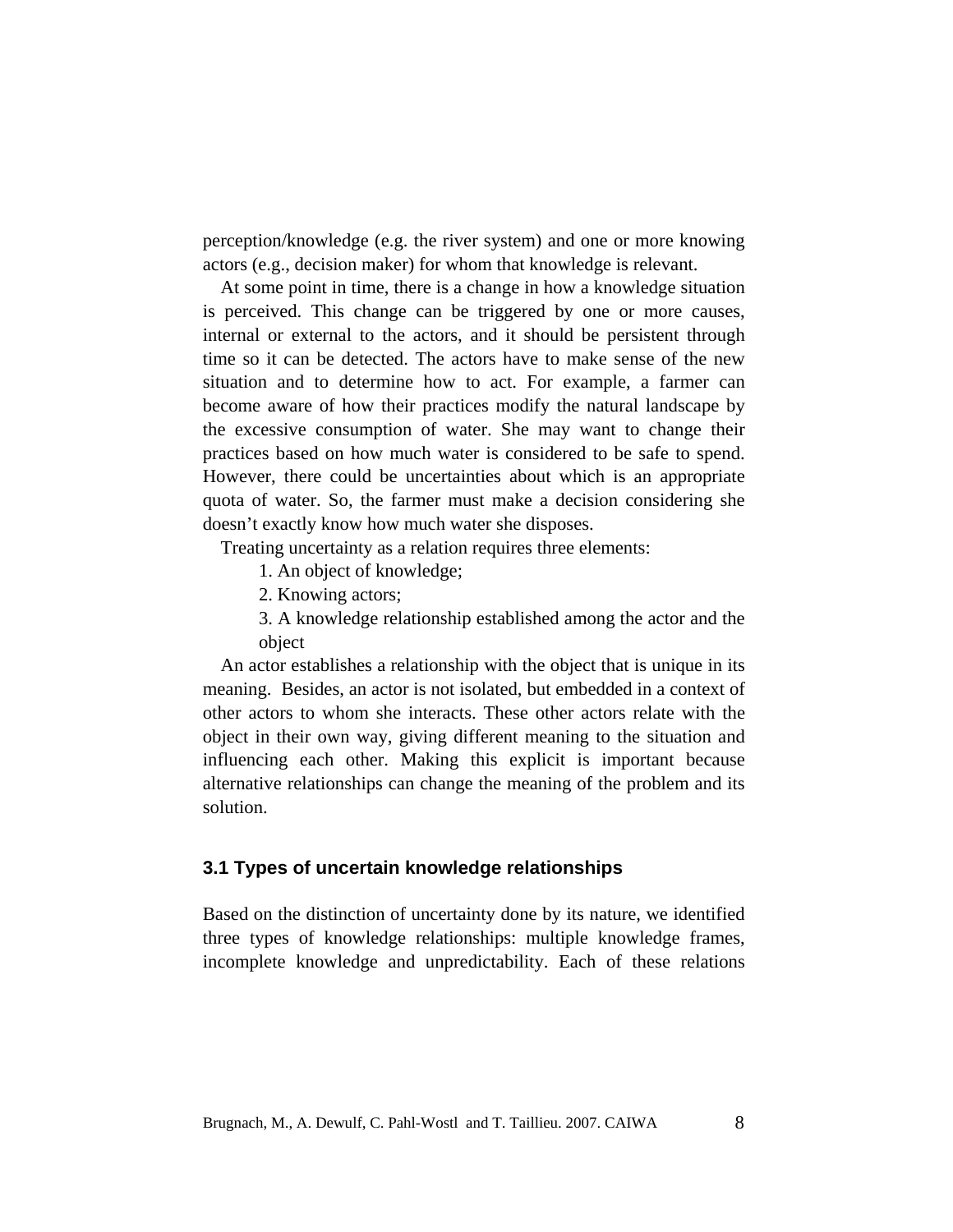differs in the nature of the involved uncertainty (ontological, epistemic, ambiguity) and thus, the kind of knowledge it represents.

# **3.1.1 Unpredictability**

The systems to be managed are complex systems, whose behavior is variable in space and time. These systems are constantly learning and adapting to new conditions. They express a non-linear and sometime chaotic behavior, and are very sensitive to initial or boundary conditions. These characteristics make them impossible to be predicted. With this kind of uncertainty, we accept the unpredictability of the system as something that will not change in the foreseeable future.

# **3.1.2 Incomplete knowledge**

This type of relationship refers to situations where we don't know enough about the system, or where our knowledge about it, is incomplete. This can be due to a lack of information or data, to the unreliability of the data that is available, to lack of theoretical understanding, or to ignorance. Uncertainty that comes from incomplete knowledge can, in some situations, be reduced when having the necessary time and means.

# **3.1.3 Multiple knowledge frames (ambiguity)**

Frames are what mediate the interpretation of reality, and as such they serve to contextualize a situation. Framing is the process through which the meaning of a situation is constructed (Gray, 2003). Here, we follow an interactional approach to framing (Dewulf et al., 2004; Putnam and Holmer, 1991) which considers that frames are the results of ongoing interactions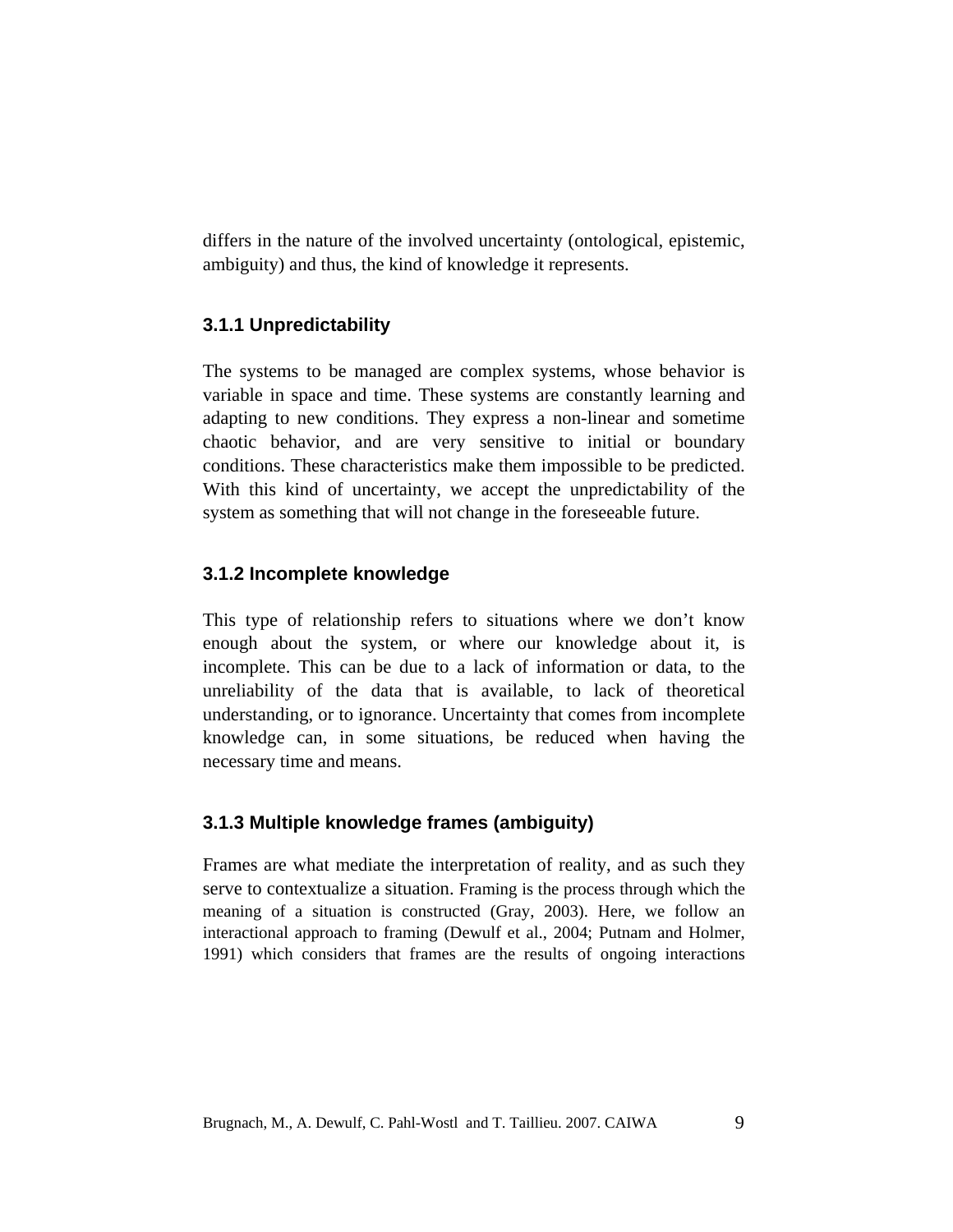among different actors. Thus, by framing an issue a decision maker defines a problem, highlighting certain aspects of it and ignoring others. Interwoven the social interactions, there are factors, such as normative assumptions, budget and access to information, cultural values and beliefs, that also influence the framing process.

This relationship refers to different, and sometimes conflicting, views about how to understand the system. Ways of understanding the system can differ in where to put the boundaries of the system or what to put in the focus of attention. Certain information can be associated with entirely different meanings (e.g. about what the most urgent problems are) or there can be contradictory evidence about what the implications are.

## **3.2 Objects of knowledge**

The objects of knowledge (*sensu* van Asselt & Rotmans, 2002) considered are: the natural, the technical and the social system. Although we assume that these systems are closely interlinked in a complex natural-technical-social system, it is useful to distinguish to which part of the system an uncertainty refers.

a. Natural system. This includes the natural system with its aspects of climate impacts, water quantity, water quality, and ecosystem.

b. Technical system. This includes the technical elements that are deployed to intervene in the natural system, like infrastructure, technologies.

c. Social system. This includes the social system, with its economical, legal, political, organizational and stakeholder aspects.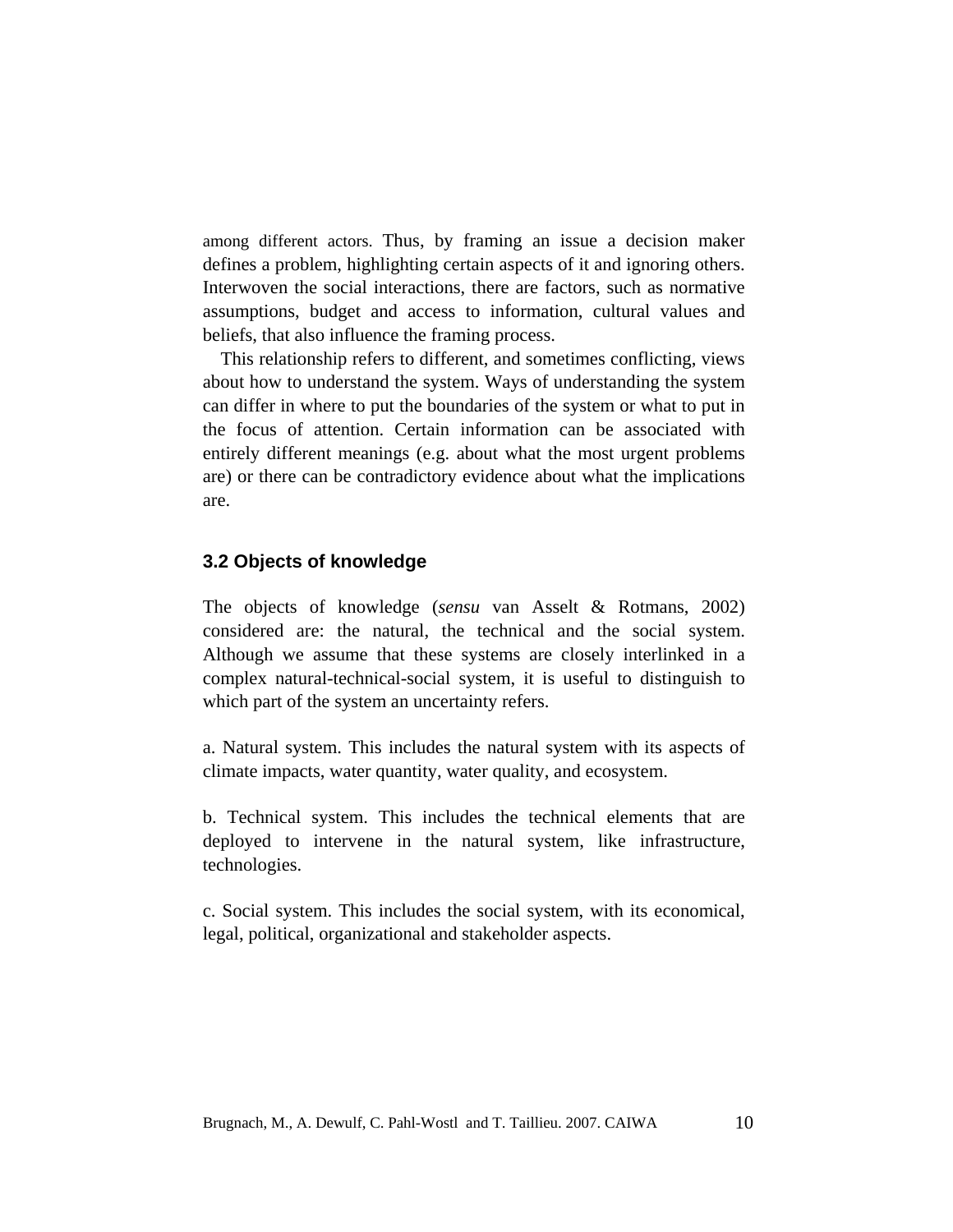|                                                                                                                                 | Unpredictability<br>(unpredictable<br>system behavior)                                                                                | Incomplete<br>knowledge<br>- lack of<br>information<br>- unreliable<br>information<br>- lack of theoretical<br>understanding<br>- ignorance       | <b>Multiple</b><br>knowledge frames<br>- different and/or<br>conflicting ways of<br>understanding the<br>system<br>- different values<br>and beliefs                                |
|---------------------------------------------------------------------------------------------------------------------------------|---------------------------------------------------------------------------------------------------------------------------------------|---------------------------------------------------------------------------------------------------------------------------------------------------|-------------------------------------------------------------------------------------------------------------------------------------------------------------------------------------|
| <b>Natural system</b><br>- climate impacts<br>- water quantity<br>- water quality<br>- ecosystem                                | Unpredictable<br>behavior of the<br>natural system<br>E.g. what will be<br>the highest water<br>level next year?                      | Incomplete<br>knowledge about<br>the natural system<br>E.g. unreliable<br>measurements of<br>water levels                                         | Multiple knowledge<br>frames about the<br>natural system<br>E.g. is the main<br>problem in this<br>basin the water<br>quantity or<br>ecosystem status?                              |
| <b>Technical system</b><br>- infrastructure<br>- technologies<br>- innovations                                                  | Unpredictable<br>behavior of the<br>technical system.<br>E.g. what will be<br>the side effects of<br>technology X?                    | Incomplete<br>knowledge about<br>the technical<br>system<br>E.g. to what water<br>level will this dike<br>resist?                                 | Multiple knowledge<br>frames about the<br>technical system<br>E.g. should we raise<br>dikes or create flood<br>plains?                                                              |
| Social system<br>-organizational<br>context<br>- stakeholders<br>-economical<br>aspects<br>- politic aspects<br>- legal aspects | Unpredictable<br>behavior of the<br>social system<br>E.g. how strong<br>will the reaction of<br>stakeholders be at<br>the next flood? | Incomplete<br>knowledge about<br>the social system<br>E.g. what are the<br>economical<br>impacts of a flood<br>for the different<br>stakeholders? | Multiple knowledge<br>frames about the<br>social system<br>E.g. do we need to<br>impose insurance<br>against floods or<br>adapt the legal<br>regulations about<br>spatial planning? |

**Table 1**. Uncertainty matrix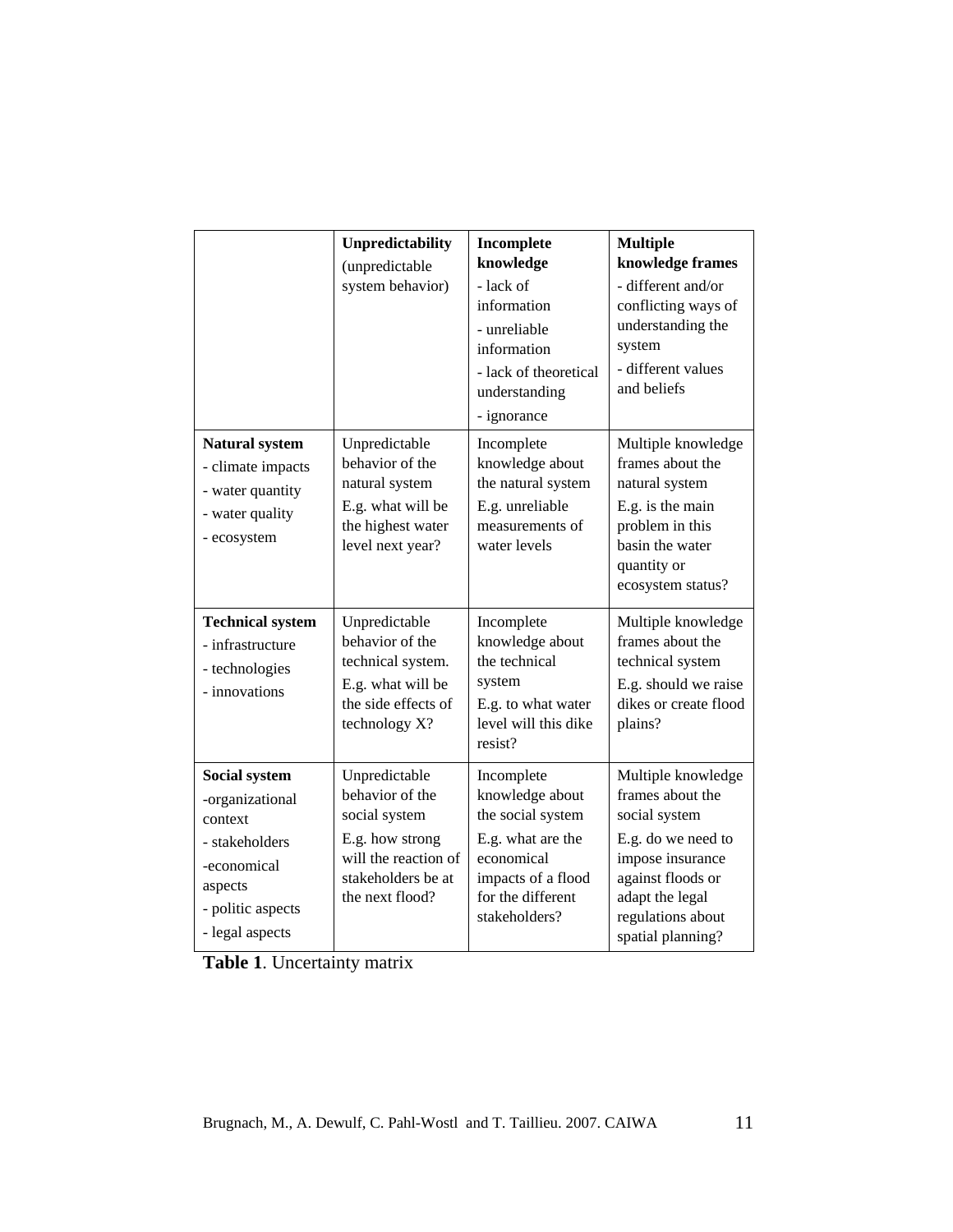If we combine both dimensions, the three uncertainty relationships can be applied to the three subsystems of the water management regime. Each combination leads to specific uncertainty questions (Table 1). These columns are not independent, but serve to characterize our understanding of the system to be managed.

## **4 Strategies to deal with uncertainty**

The types of uncertainty define a knowledge relation between a knower and a phenomenon. This knowledge relation implies a specific understanding of the nature of the situation, and this understanding will suggest certain strategies to deal with the uncertainty and avoid others. Each knowledge relation suggests a range of relevant strategies to deal with the uncertainty, but this range differs as we move between the columns in the above Table. In this section we concretize this idea, by identifying a range of relevant strategies for each type of uncertain knowledge relationship (unpredictability, incomplete knowledge and multiple frames).

#### **4.1 Strategies for dealing with Unpredictability**

The uncertain knowledge relationship we termed *unpredictability* implies the acceptance that we are not able to make useful predictions about a phenomenon. It also implies the acceptance that doing more research will not change this situation in the near future.

What can we do when a phenomenon that is of importance to us behaves in unpredictable ways? Ackof (1983) argued that *control* is the first strategy that comes to mind. If we cannot predict a phenomenon, we can still try to influence it by intervening in the system to create favourable conditions. If we cannot predict the variations in the flow rate of a river, we can still try to build a dam to artificially control the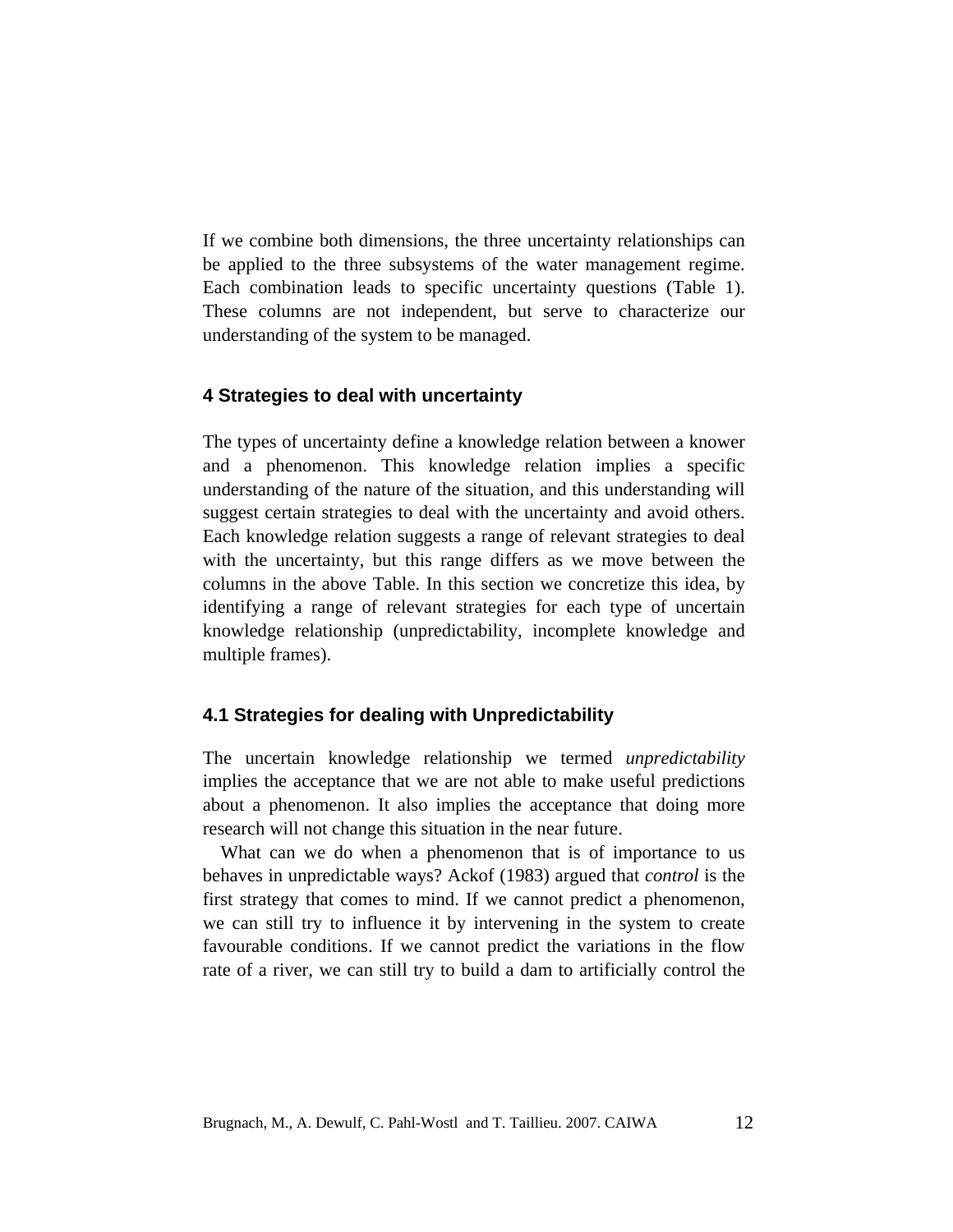flow rate. Although control measures have proven to be useful in the context of natural resources management, many scholars argue that we have reached the limits of what can be achieved. The bigger the control measures, the larger the sunk costs and the less flexible the system becomes to deal with other new challenges.

If control is not an option, we somehow have to learn to live with the unpredictability. Being able to respond quickly and effectively to whatever we encounter is a possible strategy, which eliminates the need for either prediction or control. To be able to respond quickly and effectively on the long term requires continuous learning and *adaptation*.

A range of strategies can be identified in situations where a phenomenon that affects an activity we consider important cannot be predicted or controlled (some of which overlap in meaning):

- − Extending the range of situations to which we can respond effectively called contingency planning (Ackof, 1983).
- − Take mitigation measures to reduce the negative effects of undesirable scenarios
- − Take insurance
- − Search for robust strategies, which produce desirable results under the largest possible range of variation in the phenomenon of interest.
- − Opportunity catching: plan less and organize quickly when a positive scenario unfolds.
- − The precautionary principle if we cannot be sure that the outcome of our intervention will not cause severe harm, we do not intervene
- − Install short cycles of monitoring and adjustment
- − Diversification: keep multiple options open simultaneously.
- − Stop considering the affected activity as important
- − Fatalism: wait and see and accept that things can go wrong.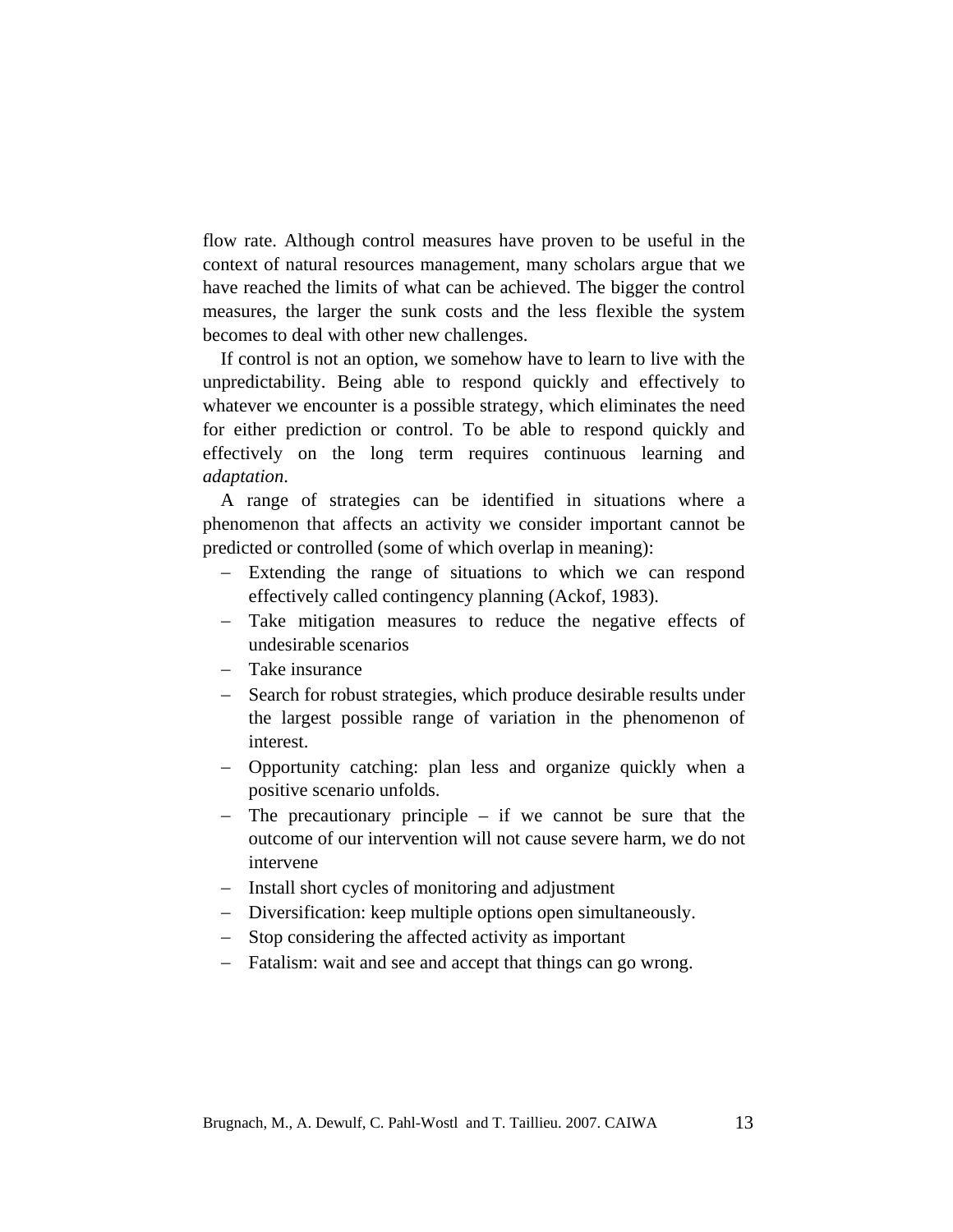All these strategies could be subsumed under *adaptation*, in the sense that the unpredictability of the system is accepted and no prediction is attempted.

## **4.2 Strategies for dealing with Incomplete Knowledge**

The Incomplete Knowledge relationship implies that, in principle, uncertainty could be reduced or even eliminated by carrying on more research, or collecting more or better data, in order to improve the description and understanding of the objects of knowledge.

To this end, science and the scientific method, through an incremental process of theory construction can gradually work towards increasing understanding and reducing uncertainties about a problem. The implicit idea behind this strategy is that objects of study are part of a reality for which there is an explanation (or a theory) that properly describes it. Thus, science seeks to come progressively closer to the truth by finding the single, best explanation possible: one that becomes gradually freer of uncertainties. (Mathematical) models can be used to derive testable hypotheses from theoretical assumptions that allow confirmation or refutation of hypotheses. Such procedures are a fundamental part of the scientific method that is assumed to guarantee the objectivity and general validity of the insights thus derived. Statistical sciences and pro

In this context, strategies that allow evaluating and quantifying the effects of uncertainty in models, such as sensitivity, uncertainty and scenario analyses, become important. Sensitivity analysis is a general approach to understand model behaviour, by studying the relationship between information flowing in and out of the model (Haefner, 1996; Beck, 2002; Saltelli 2000). The analysis aims at measuring the sensitivity of an output to variations in input factors, like parameters or input data. Uncertainty analysis constitutes another commonly used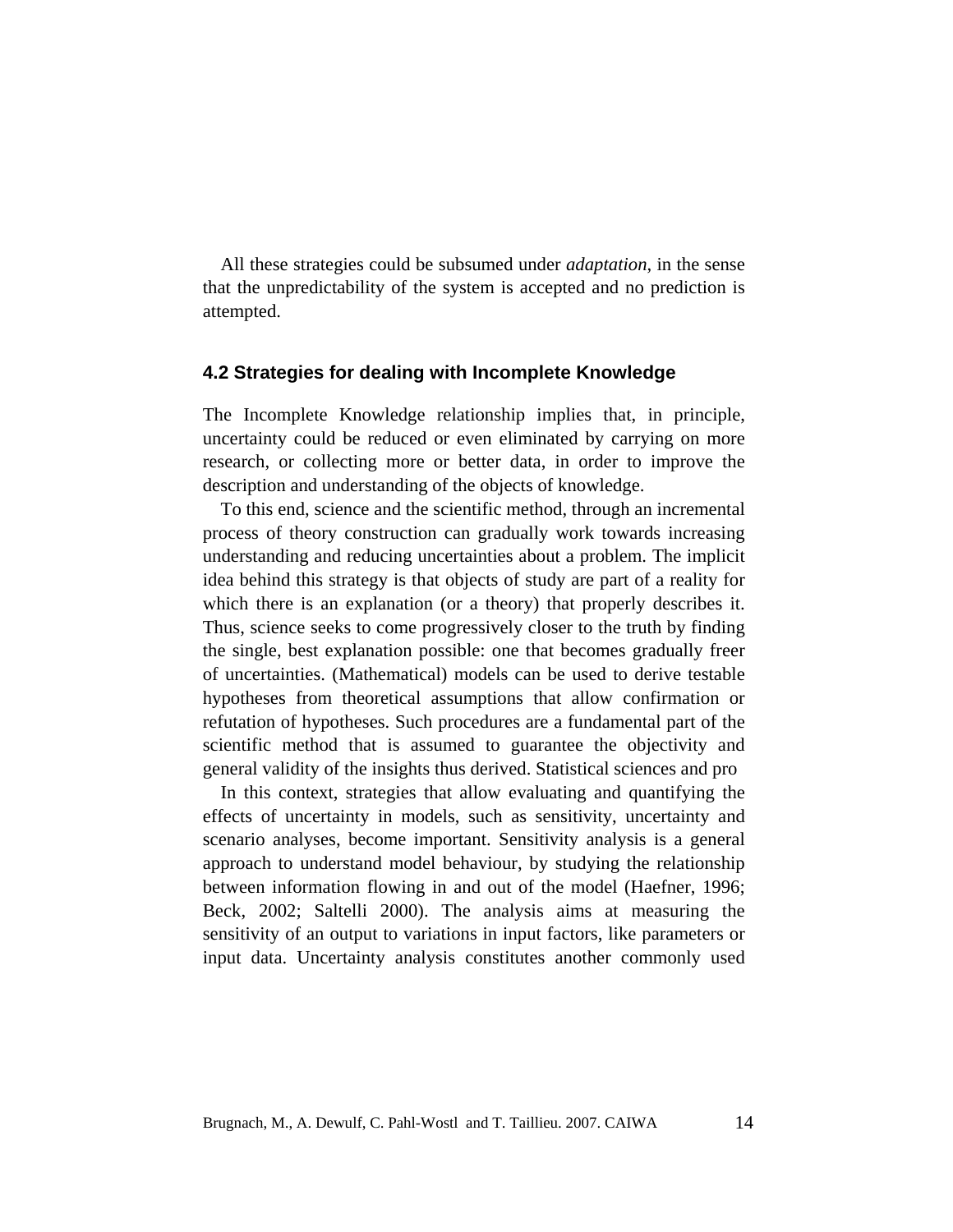approach of uncertainty evaluation. It measures the uncertainty of models' results. This class of analysis is concerned with estimating the overall uncertainty of model output given the uncertainty associated with parameters or input data (Saltelli 2000). For example, Monte Carlo is a widely used method of uncertainty analysis that is based on a sampling of the entire input factor space (e.g., parameters, input data) and determines how uncertainty propagates through the model and affects model output. Applications of uncertainty and sensitivity analysis are not only restricted to investigate parameter and input data uncertainty, recent developments have expanded to investigate how uncertainty due to lack of complete understanding in the scientific concepts that are embedded into the model affects a model's internal structure and its emergent behaviour (Brugnach 2005). Scenario analysis is another approach to understand the effects of uncertainty. It aims at simulating different possible scenarios, each of which embeds different assumptions about the future.

Relevant strategies can be summarized as follow:

- − range estimation (confidence intervals)
- − uncertainty propagation in models
- − more data gathering and research to complete lacking knowledge
- − scientific method to improve factual knowledge base
- − use expert opinions

All these strategies could be subsumed under *research*, or attempts to fill in knowledge gaps.

## **4.3 Strategies for dealing with Multiple Knowledge Frames**

Multiple or conflicting views about how to understand the system often represent different kinds of knowledge that are difficult to reconcile or integrate. The incompatibility in frames may result from different scientific backgrounds, from differences between context-specific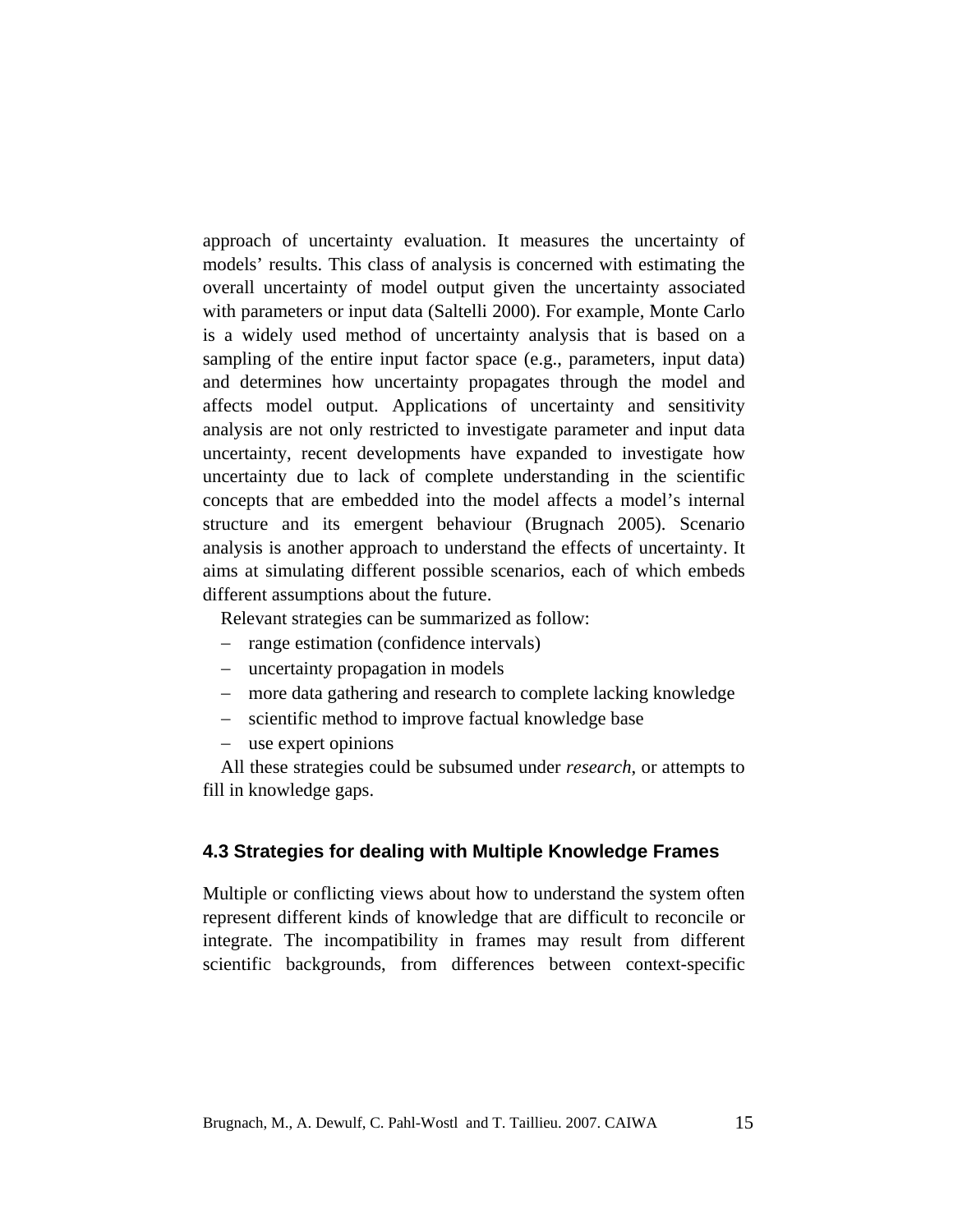experiential knowledge and general expert knowledge, from different societal positions of ideological backgrounds, and so forth.

In relational terms, actor A has a certain knowledge relation to phenomenon X, and actor B has a different knowledge relation to the same phenomenon X. In these kind of situations, relevant strategies address the relation between A and B and have something to do with dealing with differences.

We draw on a Table (Table 2) from Bouwen, Dewulf & Craps (2006) to give an overview of relevant strategies to deal with multiple knowledge frames.

|                                                    | <b>Action</b><br><b>Principle</b> | Accept. of<br>Interde-<br>pendence | <b>Process</b><br>Charac-<br>teristics | <b>Possible</b><br><b>Outcomes</b>         | <b>Context</b><br>Contingen-<br>cies       |
|----------------------------------------------------|-----------------------------------|------------------------------------|----------------------------------------|--------------------------------------------|--------------------------------------------|
| <b>Persuasive</b><br>Communic<br>ation<br>Approach | Persuasion                        | Moderate                           | Exposure to<br>persuasion              | Adoption<br>or imitation                   | Unequal<br>involvement<br>or<br>competence |
| <b>Dialogical</b><br><b>Learning</b><br>Approach   | Mutual<br>Interactive<br>Learning | High                               | Joint<br>discovery<br>and<br>exchange  | Mutual<br>understandi<br>ng and<br>synergy | Shared<br>involvement                      |
| <b>Negotiation</b><br>Approach                     | Tit for that.<br>deal<br>making   | High/<br>moderate                  | Negotiation<br>tactical<br>phases      | Fair deal,<br>settlement                   | Calculative<br>involvement                 |
| Opposition<br>al Modes of<br><b>Action</b>         | cold or hot<br>conflict           | Low or<br>negation                 | Keeping<br>distance or<br>escalation   | Freeze or<br>dominance                     | Mutual<br>negation or<br>fight             |

**Table 2.** Strategies to deal with multiple frames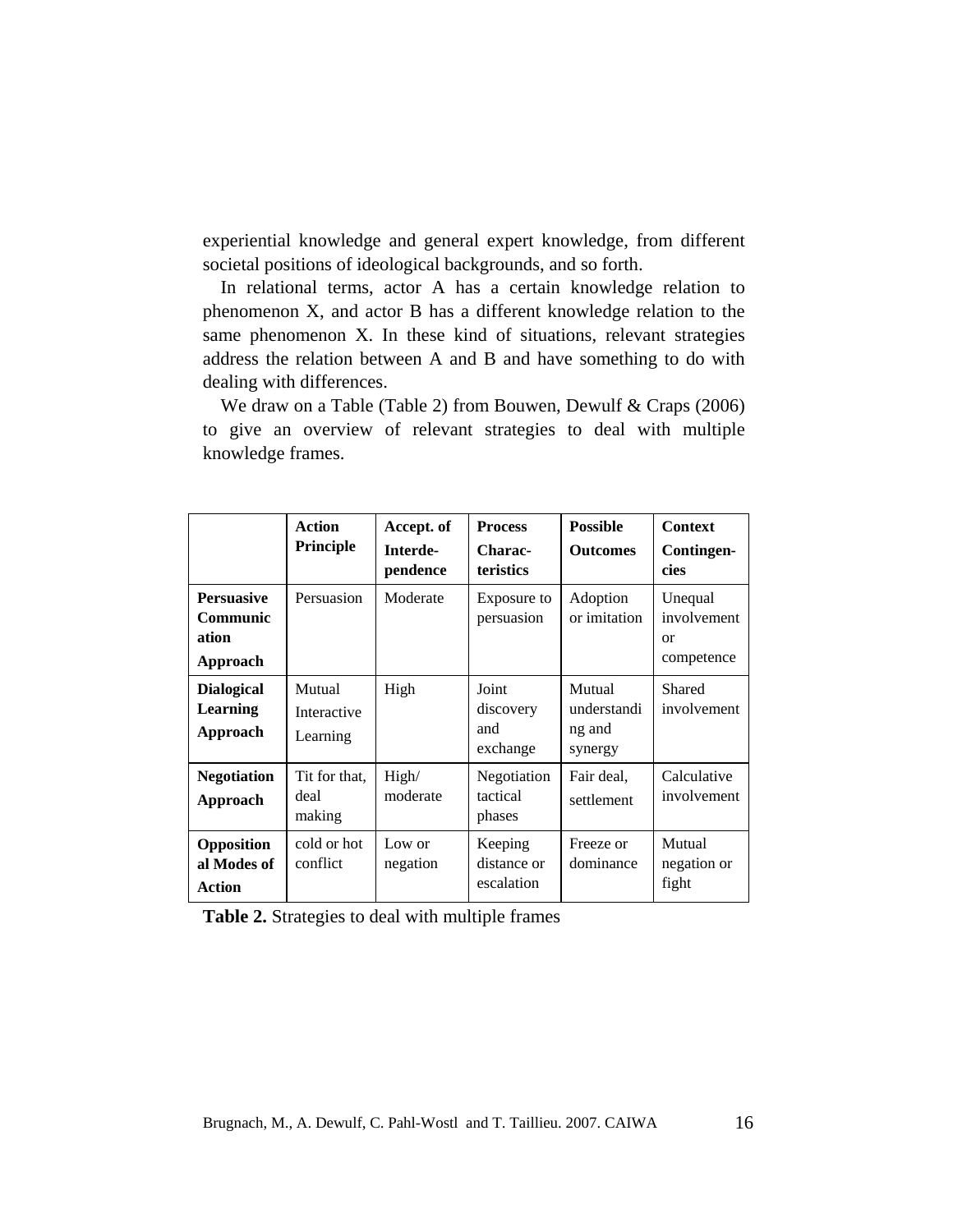The first strategy can be called the persuasive communication approach. This consists of trying to convince others of your own frame of reference, not by imposing it but by presenting it as attractive and worthwhile. This strategy is successful if others can be convinced to adopt your own frame of reference.

The second strategy is the dialogical learning approach, where the aim is to understand each other's frames better through open dialogue and encourage learning on all sides. The literature on participation, organizational learning and consensual group decision making documents extensively this approach (Argyris and Schön, 1978; Wenger, 1998). The emphasis is on the interactive nature and reciprocal quality of the communication. Actors engage with each other as equally valuable partners and inclusion of all actors is the overall goal.

The negotiation approach aims at reaching a mutually beneficial and integrative agreement which makes sense from multiple perspectives or frames. Theories of conflict in organizations deal extensively with these negotiation strategies. Actors engage in a mutual calculative information sharing and positioning strategy. They develop alternative packages for giving and taking to come to a balanced sharing of positives and negatives. The negotiation can have a dominantly 'integrating' quality when both actors develop in common some synergetic win-win outcomes. The negotiation can rather be 'distributive' when the actors take a win-loose position and they distribute equally profits and gains in an antagonistic way.

The fourth strategy is the oppositional mode. When parties have a history of rivalry for resources or they don't have any history of collaboration, taking or holding distance is likely. In conflict theory the distinction is made between cold and hot conflict. Cold conflict means that there is no recognition of mutual interdependence and distancing from each other is a dominant mode of operating. Hot conflict refers to heated opposition as a result of an adversarial experience of the mutual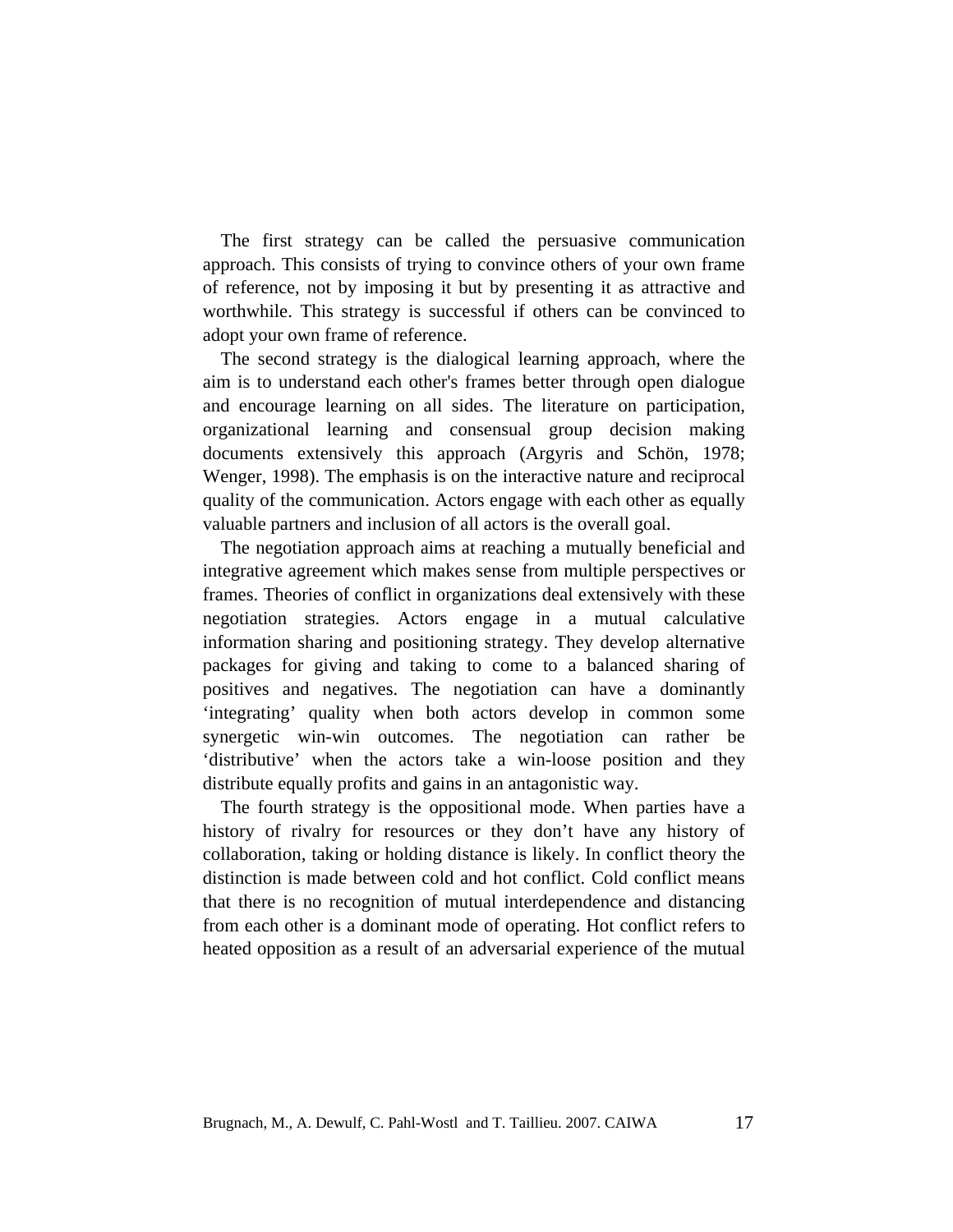interdependency. Parties try by force a strategy to change the power difference in the relationship. When it comes to some form of collaboration, parties will move their strategy in the direction of a negotiation approach.

## **4.4 Reconsidering the uncertainty relation as a strategy**

On a higher level of abstraction, a strategy can also consist of changing the nature of the uncertain knowledge relation itself, and thus approaching the situation with qualitatively different strategies.

- From Incomplete Knowledge to Unpredictability: instead of trying to research more and more, and trying to make more and more models, let's accept that we will not know
- From Incomplete Knowledge to Multiple Knowledge Frames: instead of going on to search for the final right answer, let's accept that we look at the situation from very different perspectives
- From Unpredictability to Multiple Knowledge Frames: rather than accepting that we will never know the final answer, let's accept that we look at the situation from multiple perspectives which each give a partial answer
- From Unpredictability to Incomplete knowledge: rather than accepting that we will never know the final answer, let's try and make a new model based on the latest insights
- From Multiple Knowledge Frames to Incomplete Knowledge: rather than keep on focusing on our different frames, let's see if new insights can alter the nature of our discussion
- From Multiple Knowledge Frames to Unpredictability: rather than keep on focusing on our different frames, let's stop discussing and accept that we cannot say anything about it.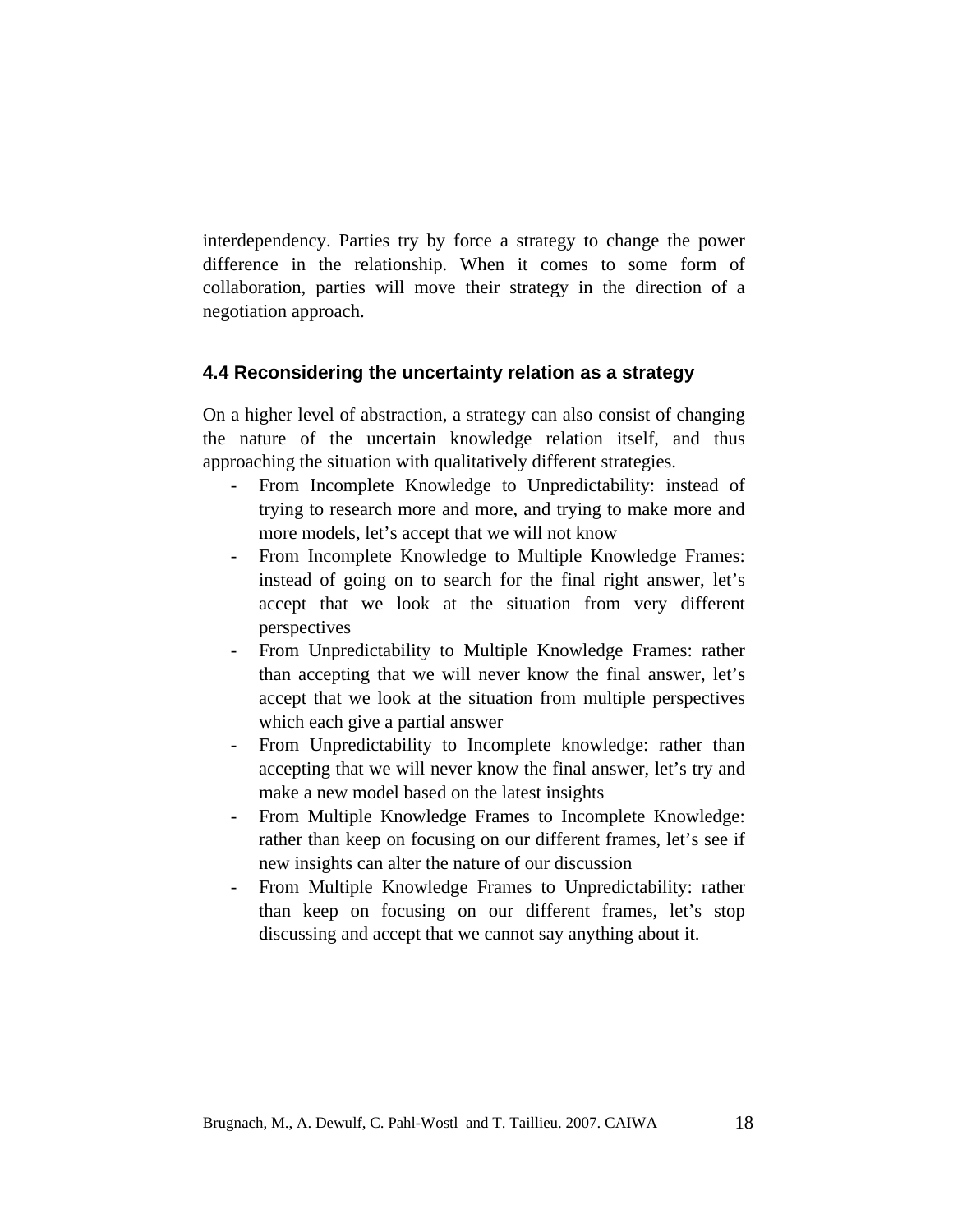# **5 Conclusions**

We propose to focus on the relational properties of uncertainty. In so doing, human actors, with their view and expectations, become part of the problem. Hence, the notion of uncertainty shifts from being an objective property of a system, to include in its definition the human experience. We consider uncertainty has no meaning in itself but through the relationship a decision maker establishes with the environment and other actors to make sense of a situation. Under this view, it is not possible for an actor to have a complete, objective and unique understanding of a system based on factual knowledge. The understanding is inseparable from the social context in which the actor is embedded, giving sense and meaning to the representation of the world (Pahl-Wostl, 2007).

We have identified three kinds of knowledge relationships: multiple knowledge frames (ambiguity), unpredictability and lack of knowledge, which are associated with the natural, technical or social systems. While unpredictability and lack of knowledge has been the focus of most of the discussion on uncertainty literature, here we incorporate multiple knowledge frames as a third dimension. This relationship, that can also be called ambiguity, and results from the presence of multiple ways of understanding or interpreting the system, which can originate from differences in professional backgrounds, scientific disciplines, value systems, societal positions and so forth. By framing an issue, it is determined the aspects of the problem that are important, the kind of knowledge that is considered, the assumptions actors hold, the views that prevail, all of which are crucial elements to determine intervention strategies. Further work will require investigating how to better capture the framing of uncertainties in environmental problems.

From a strategic point of view, focusing on the properties that define the uncertainty relation opens new possibilities of intervention. Dealing with uncertainty is not constraint to improve the factual knowledge base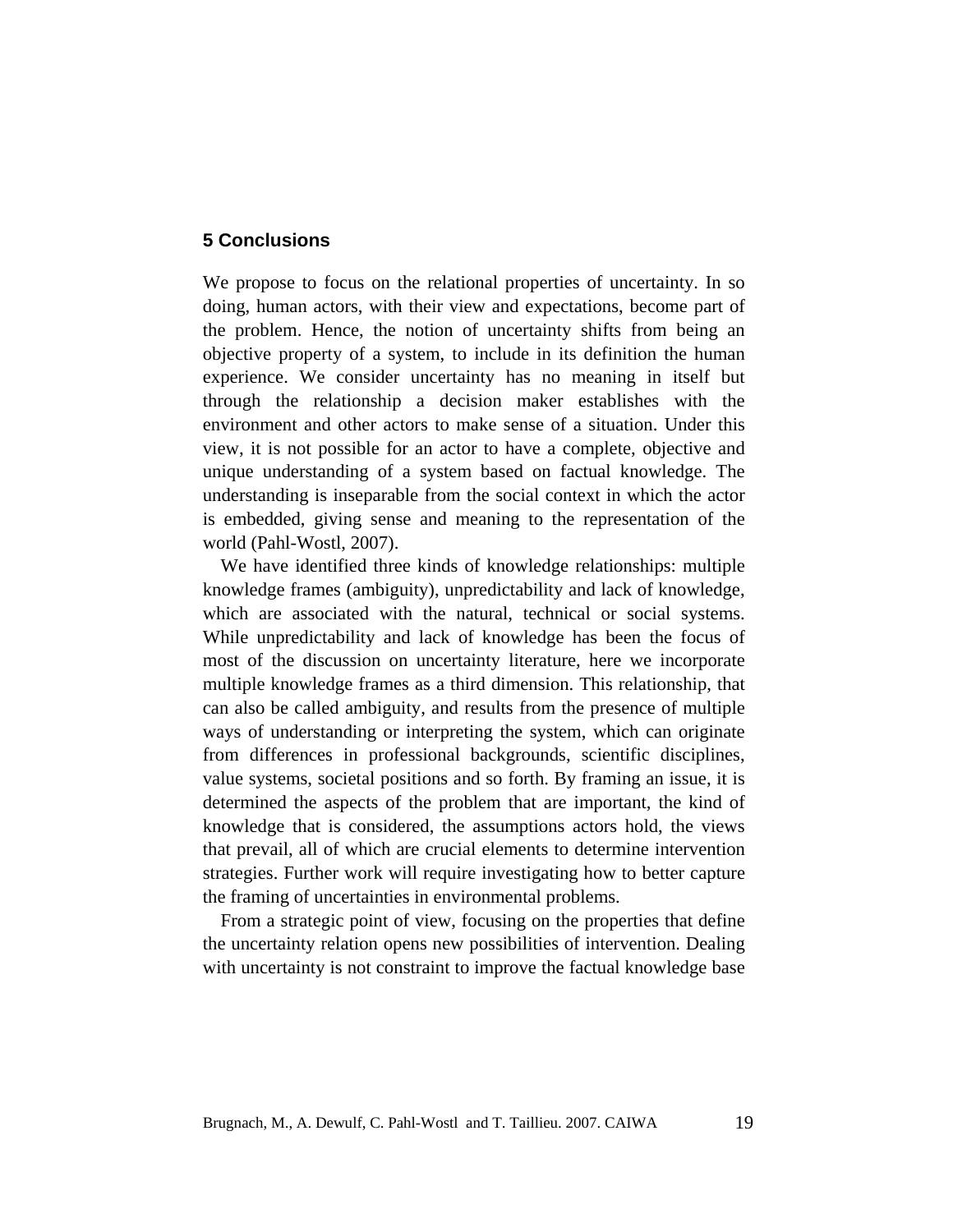but also to change the way in which we relate with the natural systems. Thus, handling uncertainties shifts from elimination towards exploring other options by reconsidering our relation to the water management situation and the other involved actors. By reframing a problem, different relations can emerge. This can be achieved through reflections, dialogues and negotiation. In other words, to cope with uncertainty we do not necessarily need to do more research, but learn how to change.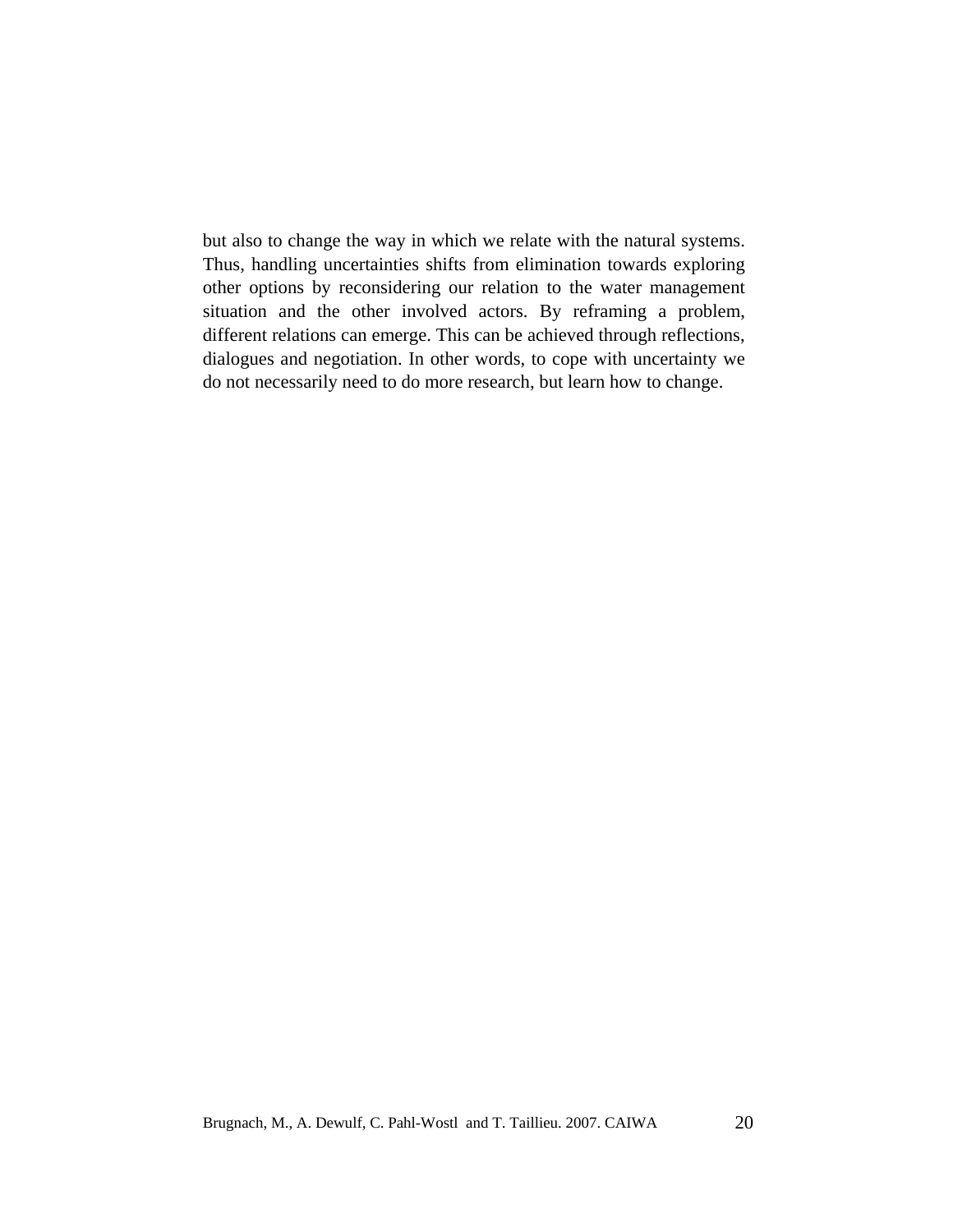# **Acknowledgments**

The research for this article was executed as part of the NeWater project (Contract no 511179, 6th EU Framework Programme). The authors would like to thank the European Commission for the financial support received and the NeWater consortium members for their kind collaboration.

# **References**

Ackoff, R.L. (1983). Beyond prediction and preparation. Journal of Management Studies, 20, 59-69.

Argyris, C. and D. Schön (1978). Organizational Learning: A theory of action perspective. Reading, MA: Addison Wesley.

Beck, B. (2002). Model evaluation and performance. Edited by A.H. El-Shaarawi and W. W. Piegorsch. Encyclopedia of Environmetrics, 3: 275-1279.

Bradshaw, G.A. and J. G. Borchers (2000). Uncertainty as information: narrowing the science-policy gap. Conservation Ecology, 4(1):7. [online] URL://www.consecol.org/vol4/iss1/art7

Borchers, J.G. (2003). Accepting uncertainty, assessing risk: Decision quality in managing wildfire, forest resource values and new technology. Forest Ecology and Management, 211 (1), 36-46.

Bouwen, R., Dewulf, A. and M. Craps (2006). Participatory development of technology innovation projects: collaborative learning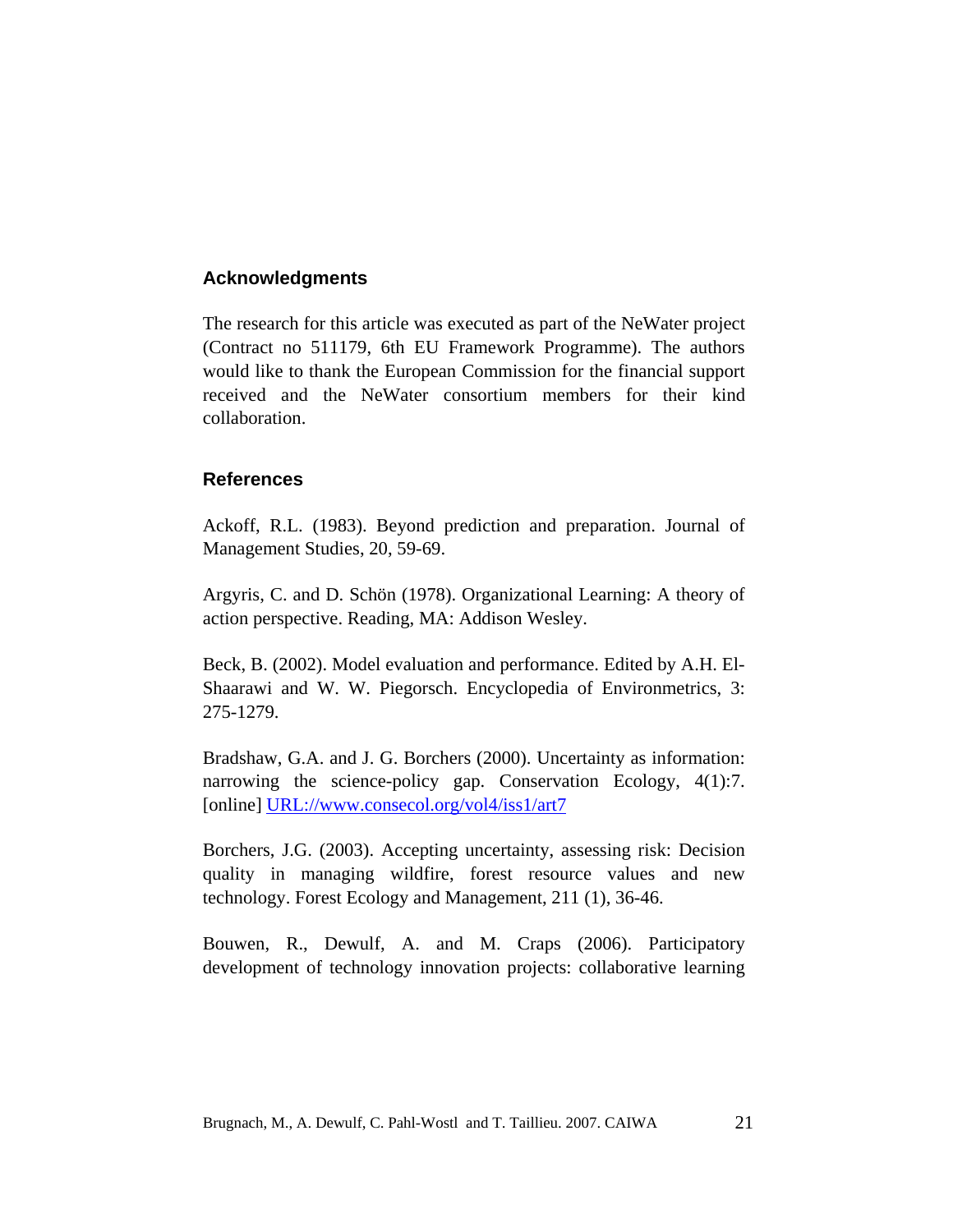among different communities of practice. Anales de la Universidad de Cuenca, 2006, 127-142.

Brugnach, M., A. Tagg, F. Keil, and W. J. de Lange. (2007). Uncertainty matters: computer models at the science-policy interface. Special issue: Challenges for participatory integrated water management in support of the European Water Framework Directive, in Water Resource Management, 21,1075-1090.

Campolongo, F., A. Saltelli, T. Sorensen and S. Tarantola. (2000). Hitchhiker's Guide to Sensitivity Analysis. In Sensitivity Analysis, Edited by A. Saltelli, K. Chan and E.M.Scott. Willey Series in probability and statistics, pp 15-47.

Cillier, P. (1998). Complexity and post modernism: understanding complex systems. Routledge Press. London.

Dewulf, A., Craps, M., Bouwen, R., Taillieu,T. and C. Pahl-Wostl. (2005). Integrated management of natural resources: dealing with ambiguous issues, multiple actors and diverging frames. Water, Science and Technology, 52, 115-124.

Dewulf, A., Craps, M., and G. Dercon (2004). How issues get framed and reframed when different communities meet: case study of a collaborative soil conservation initiative in the Ecuadorian Andes. Journal of community and applied social psychology, 14, 177-192.

Daft, R. L., and R. H. Lengel (1986). Organizational information requirements, media richness and structural design. Management Science, 32(5), 554–571.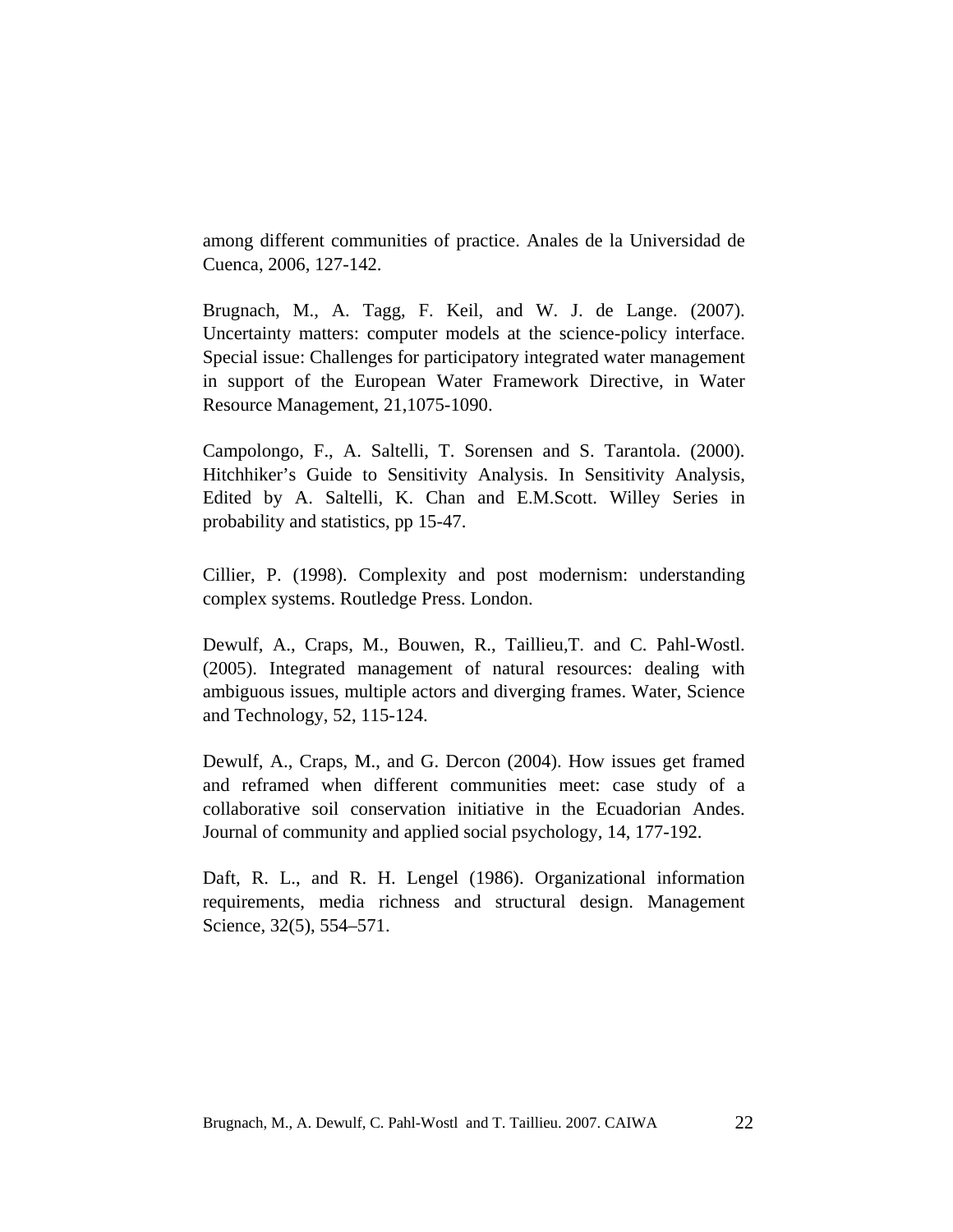Emery, F. E., and Trist, E. L. (1965). The causal texture of organizational environments. Human Relations, 18, 21-32.

Duijn, M., L.H. Immers, F.A. Waaldijk and H.J. Stoelhorst (2003). Gaming Approach Route 26: a combination of computer simulation, design tools and social interaction. *Journal of Artificial Societies and Social Simulation* vol. 6 (3) URL://jasss.soc.surrey.ac.uk/6/3/7.html

Emery, F. E., and E. L. Trist (1965). The causal texture of organizational environments. Human Relations, 18, 21-32.

Funtowicz, S. O. and J. R. Ravetz. (1990). Uncertainty and quality in science for policy. Kluwer Academic, Dordrecht, The Netherlands, 232 pp.

Gleick, P.H. (2003). Global Freshwater Resources: Soft-Path solutions for the  $21<sup>st</sup>$  Century. Science, 302, 1524-1528.

Gray, B. 2003. Framing of environmental disputes. In Lewicki, R.J., B. Gray and M. Elliott (Eds.), Making Sense of Intractable Environmental Conflicts: Concepts and Cases (pp. 11-34). Washington: Island Press.

Haefner, J. W. (1996). Modeling Biological Systems, principles and applications. Chapman and Hall, 473 pp.

Klauer, B. and J.D. Brown (2004) Conceptualising imperfect knowledge in public decision making: ignorance, uncertainty, error and 'risk situations'. Environmental Research, Engineering and Management, 27(1), 124-128.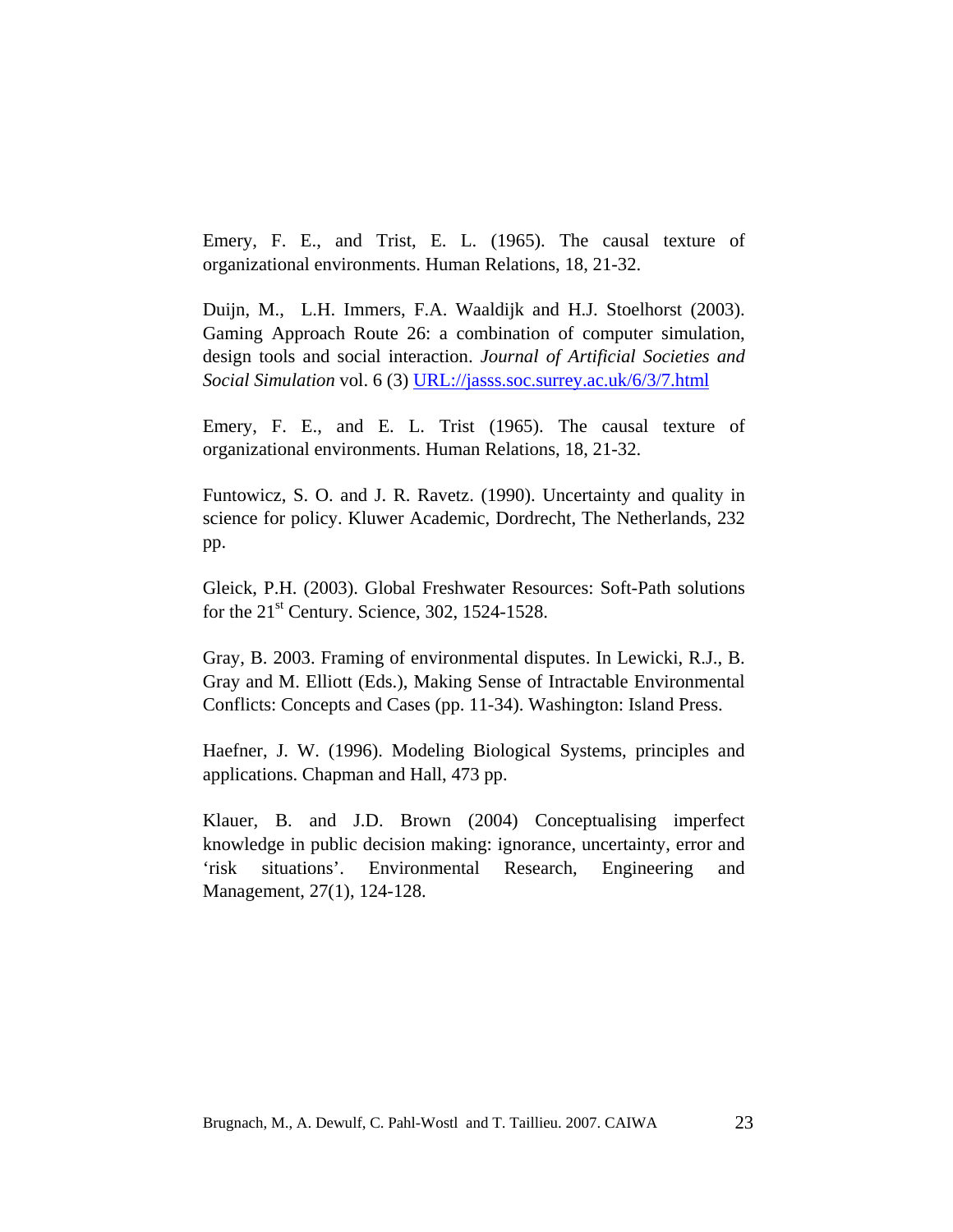Lee, K. N. (1999). Appraising adaptive management. Conservation Ecology 3:3.-16.

Patt, A. (2007). Assessing model-based and conflict-based uncertainty. Global Environmental Change, 17, 37-46.

Pahl-Wostl, C. (2007). The Implications of Complexity for Integrated Resources Management. Environmental Modelling and Software, 22, 561-569.

Pahl-Wostl, C. (2002). Towards sustainability in the water sector: The importance of human actors and processes of social learning. Aquatic Sciences, 64: 394-411.

Putnam, L. L. and M. Holmer (1992). Framing, reframing and issue development. In L. Putnam & M. Roloff, *Communication and negotiation* (pp. 128-155). London: Sage.

Refsgaard, J.C., van der Sluijs, J.P., Højberg, A.L. and P.Vanrolleghem (2005). Harmoni-CA Guidance Uncertainty Analysis. Guidance 1. 46 pp, www.harmoni-ca.info.

Saltelli, A. (2000). What is Sensitivity Analysis? In Sensitivity Analysis, Edited by A. Saltelli, K. Chan and E.M.Scott. Willey Series in probability and statistics, pp 3-13.

Van Asselt, M. and J. Rotmans (2002). Uncertainty in integrated assessment modeling. From positivism to pluralism. Climatic Change 54, 75-105.

Walker, W.E., Harremoës, P., Rotmans, J., van der Sluijs, J.P., van Asselt, M.B.A., Janssen, P. and M.P. Krayer von Krauss (2003).